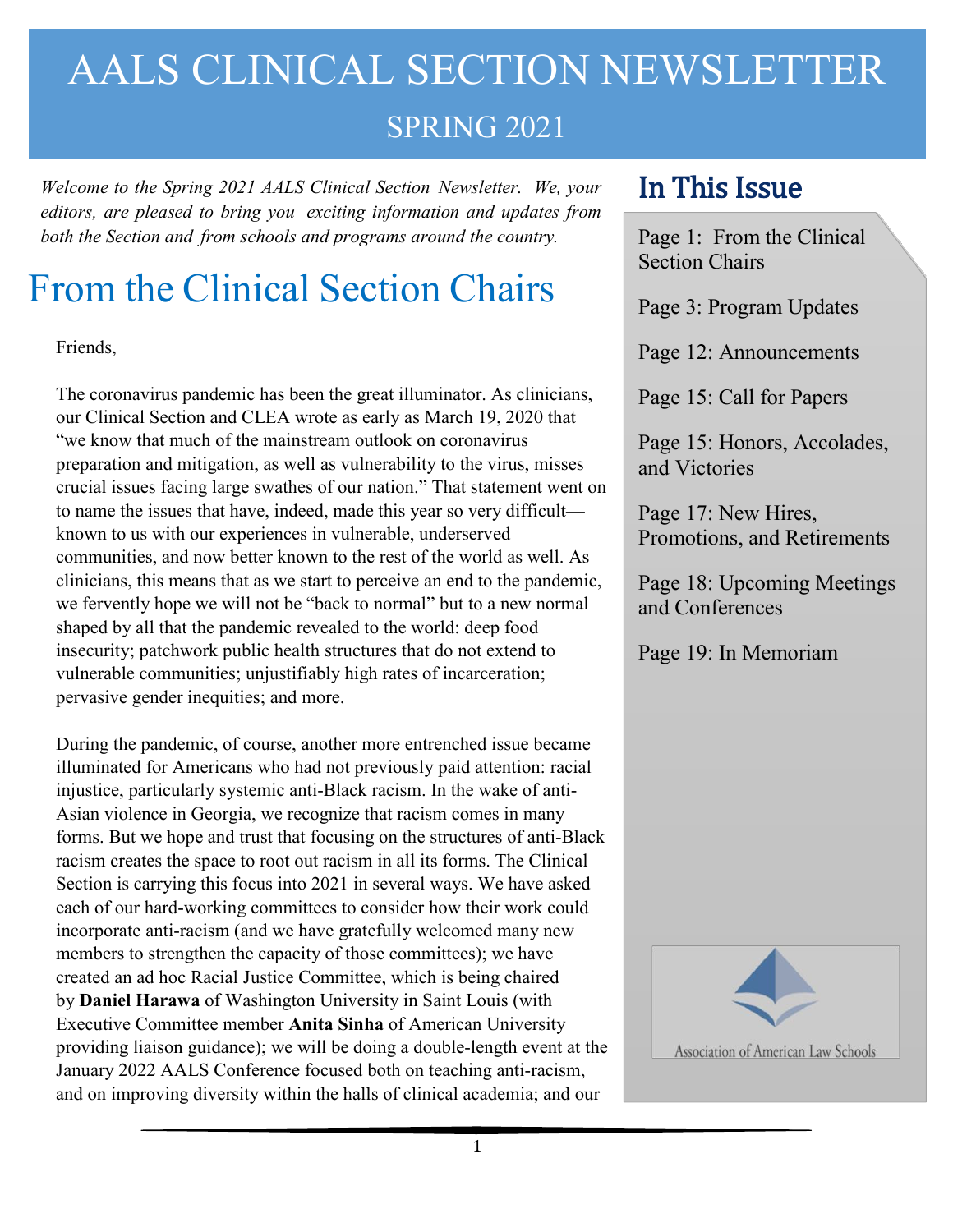Policy Committee, chaired by Executive Committee member **Kele Stewart** of the University of Miami, is undertaking analysis and advocacy around the faculty diversity issue as well.

A third illumination also happened over this strange pandemic year: our response to the year has shown an astonishing level of resilience. As we shift our attention slowly and hesitatingly back to what we all hope we will be a new and better "normal," it is worth taking a moment to appreciate the herculean work done to keep our clinics operating this year. We continued to deliver rich learning experiences for our students, and we continued to meet the needs—and sometimes transform our work to meet *new* needs—of the communities with whom we work. We are all hungry to be back in person at clinical conferences in the future, but we have also discovered cost-effective ways of collaborating with and learning from each other even when we cannot gather in-person.

And speaking of clinical conferences, we are looking forward to seeing you virtually in April, to celebrating the winners of the M. Shanara Gilbert Award and the Steve Ellman Memorial Scholarship Award, to finding ways to welcome new clinicians, and—as always—to learn from you all. We are so grateful to the planning committee which, thanks to COVID, has served in this role for **two years**:

- **Jayesh Rathod**, American University Washington College of Law (chair)
- **Lisa R. Bliss**, Georgia State University College of Law
- **Robert Edward Lancaster**, Louisiana State University, Paul M. Hebert Law Center
- **Dana Malkus**, St. Louis University School of Law
- **Kim McLaurin**, Suffolk University Law School
- **Lynnise E. Phillips Pantin**, Columbia Law School
- **Eda (Katie) Katharine Tinto**, University of California, Irvine School of Law
- **Cindy Wilson**, Northwestern University Pritzker School of Law

Thanks so much to Jayesh, Lisa, Robert, Dana, Kim, Lynnise, Katie, and Cindy, and to all the many volunteers in all our Section's committees and membership. Please be in touch with us with your ideas and suggestions!

With great hope for the future, Liz Keyes & Fatma Marouf, Section Co-Chairs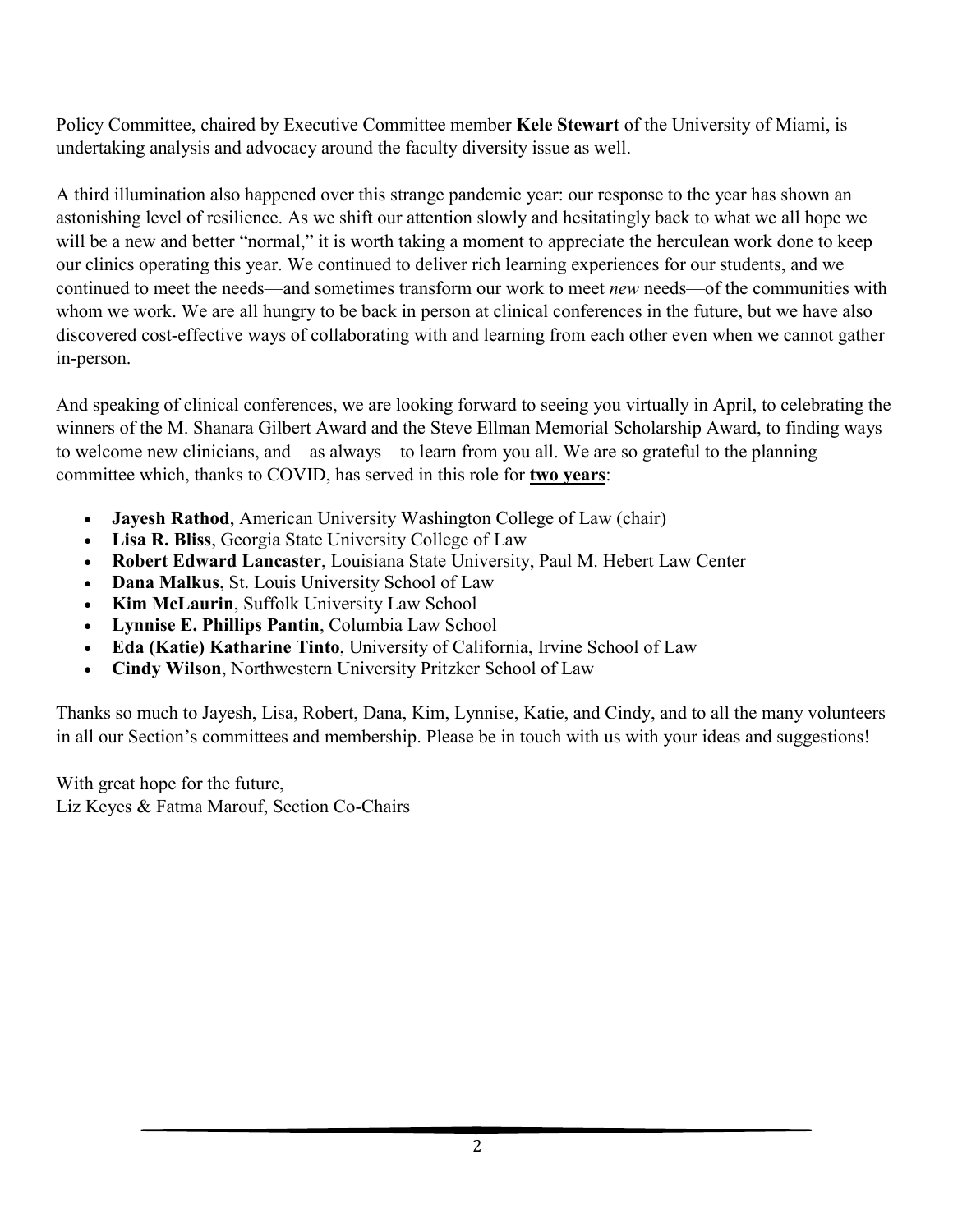# Program Updates

**American University Washington College of Law** Our Immigrant Justice Clinic (IJC) continues to develop its Defending the AU Dream Initiative (AU Dream), with a new staff attorney, Saba Ahmed. In addition to providing direct legal services, AU Dream continues to engage in community education and outreach, namely with: United We Dream; high school students and college applicants in Maryland; AU undergrads in community-based learning courses; and Montgomery College students. IJC, together with Just Futures Law, released Sanctuary or Snare? Sanctuary Policies in the District of Columbia. The report highlights critical gaps in sanctuary policies and patterns of noncompliance which leave noncitizens vulnerable to apprehension by U.S. Immigration and Customs Enforcement (ICE). This year, IJC students participated in a medical-legal partnership with La Clinica del Pueblo, providing Know Your Rights workshops and screenings for the LGBTQ community in DC.

Our Criminal Justice Clinic (CJC) students are working on a variety of compassionate release, parole, and other criminal legal system matters. CJC has had several clients recently released after serving many years of their sentences, at a time when COVID-19 is surging in prisons and every day incarcerated can be a death sentence. CJC students are also working on a policy project seeking to repeal a local Maryland ordinance that criminalizes public urination and imposes a potential 6-month sentence.

#### **Florida State University College of Law**

The Florida Bar Foundation awarded the Florida State University College of Law, Human Trafficking and Exploitation Law Project (HELP), the 1<sup>st</sup> Runner Up Winner of the 2021 Paul Doyle Children's Advocacy Award for its exceptional legal advocacy. HELP students advocated for the passage of a statewide rule that requires all Florida public school children, about 2,700,000 children, to receive training on human trafficking prevention. The Florida Board of Education adopted the HELP students' proposed rule and is now the law of Florida.



*Professor Paolo Annino*

**Georgetown Law Center's** clinics have worked tirelessly to adapt their representation to address clients' needs arising from the Covid-19 crisis.

The Domestic Violence Clinic collaborated with The George Washington University Family Justice Litigation Clinic and The Catholic University of America's Families and the Law Clinic to launch a Helpline phone service for persons seeking protection from intimate partner abuse.

The Harrison Institute for Public Law (Policy Clinic) has been collaborating with other universities to organize a national working group to set standards for university food purchasing that protect food workers, who are particularly affected by the Covid-19 crisis and ensure compliance with public health guidance.

The Appellate Litigation Clinic successfully argued for a videoconference resentencing -- instead of a delay -- for one of their clients in the US District Court for the District of Columbia.

The Juvenile Justice Clinic is working with the Youth Justice Coalition to ensure that detention is not prolonged due to Covid-19 and has developed an online resource center for clients.

Students in the Criminal Defense and Prisoner Advocacy Clinic and the Criminal Justice Clinic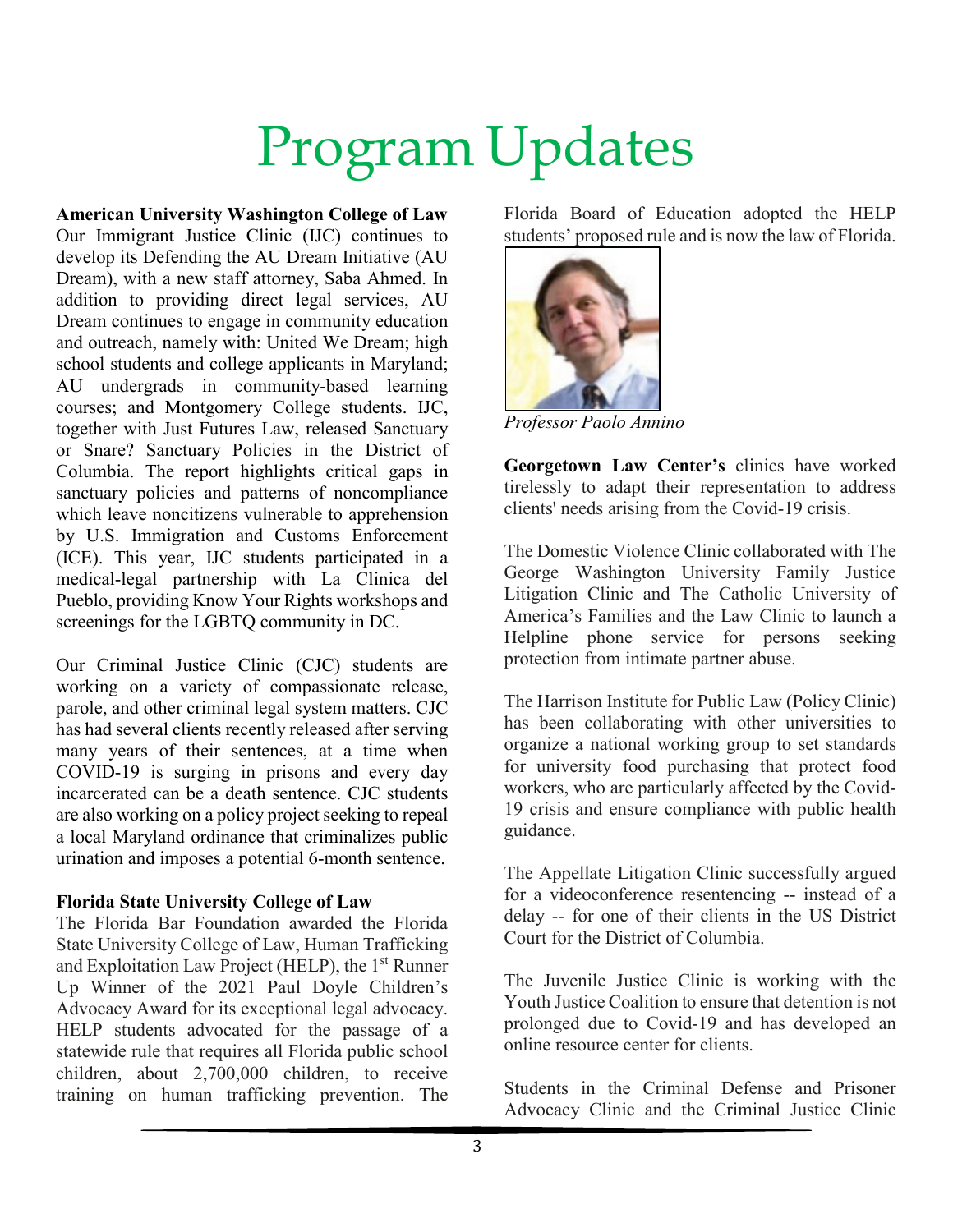have been appointed to file emergency bond review motions and some students have been successful in obtaining release for their clients.

The Health Justice Alliance has adapted its operations to serve families remotely and identify their most urgent needs, including by helping to shore up food and housing security for clients, ensuring that clients have Medicaid coverage, and advocating for educational support, particularly for children with disabilities whose special education needs are not being met through distance learning.

The Environmental Law and Justice Clinic has been representing various national health groups and local environmental organizations in their efforts to combat the Trump Administration's increasing efforts to dismantle protective environmental programs.

**Harvard Law School's** Election Law Clinic, formerly the Voting Rights Litigation and Advocacy Clinic, will launch in Fall 2021 as an in-house clinic.

HLS clinics released publications and hosted programming on the effects of the COVID-19 pandemic. The Food Law & Policy Clinic partnered with the National Sustainable Agricultural Coalition to analyze USDA's Farmers to Families Food Box Program and identify policy solutions in An Evaluation of the Farmers to Families Food Box Program. The LGBTQ+ Advocacy Clinic and the Human Rights Program hosted a webinar The Impact of COVID on LGBTQ Persons.

The Harvard Negotiation and Mediation Clinical Program published two new public reports: Rethinking Boston's Public Safety System and Power, Protest, and Political Change. The Human Rights Program hosted the second webinar in their series exploring racial justice and human rights 'Human Rights, Civil Rights, and the struggle for Racial Justice'. Harvard Defenders hosted their annual Litman Symposium on Reimagining Criminal Justice: Reform and Abolition.

Further, HLS clinics filed amicus briefs: The Harvard Immigration & Refugee Clinical Program submitted a brief to the U.S. Supreme Court in the case *Sanchez v. Mayorkas* in support of Temporary Protected Status recipients from the Harvard community. The Emmett Environmental Law & Policy Clinic submitted a brief on behalf of 11 clinical law professors in support of the appellants in *Sierra Club v. U.S. Army Corps of Engineers*.

On the litigation front, the Tax Law Clinic won an appeal in the Third Circuit, with the court ruling in favor of the plaintiffs in a case argued by clinical student Oliver Roberts '22 in January 2021.

Further, a secret USDA policy uncovered by Harvard Law School's Animal Law & Policy Clinic student Brett Richey '21 in a FOIA case the clinic is litigating for Rise for Animals and Animal Legal Defense Fund shows that the USDA does not conduct inspections of all research labs to ensure compliance with Animal Welfare Act standards.

In March 2021, students from the Harvard Prison Legal Assistance Project won a ruling from the Massachusetts Appeals Court that will improve access to courts for incarcerated people challenging the discipline that is meted out against them.

Finally, in April 2021, the International Human Rights Clinic, co-counsel and their clients achieved a critical win in the *Mamani v. Sánchez de Lozada and Sánchez Berzaín* case against Bolivian leaders for 2003 massacre.

#### **SMU Dedman School of Law**

In response to courthouse Covid restrictions, the criminal clinic at SMU Dedman School of Law has ventured into a new area of practice – representing clients in felony probation revocation matters. Our COVID-19 Helpline is going strong; after a successful summer launch, students from the Civil Clinic have continued to staff the Hotline during the academic year. Lastly, two of our clinics have developed new collaborative institutional partnerships – the Family Law Clinic is working with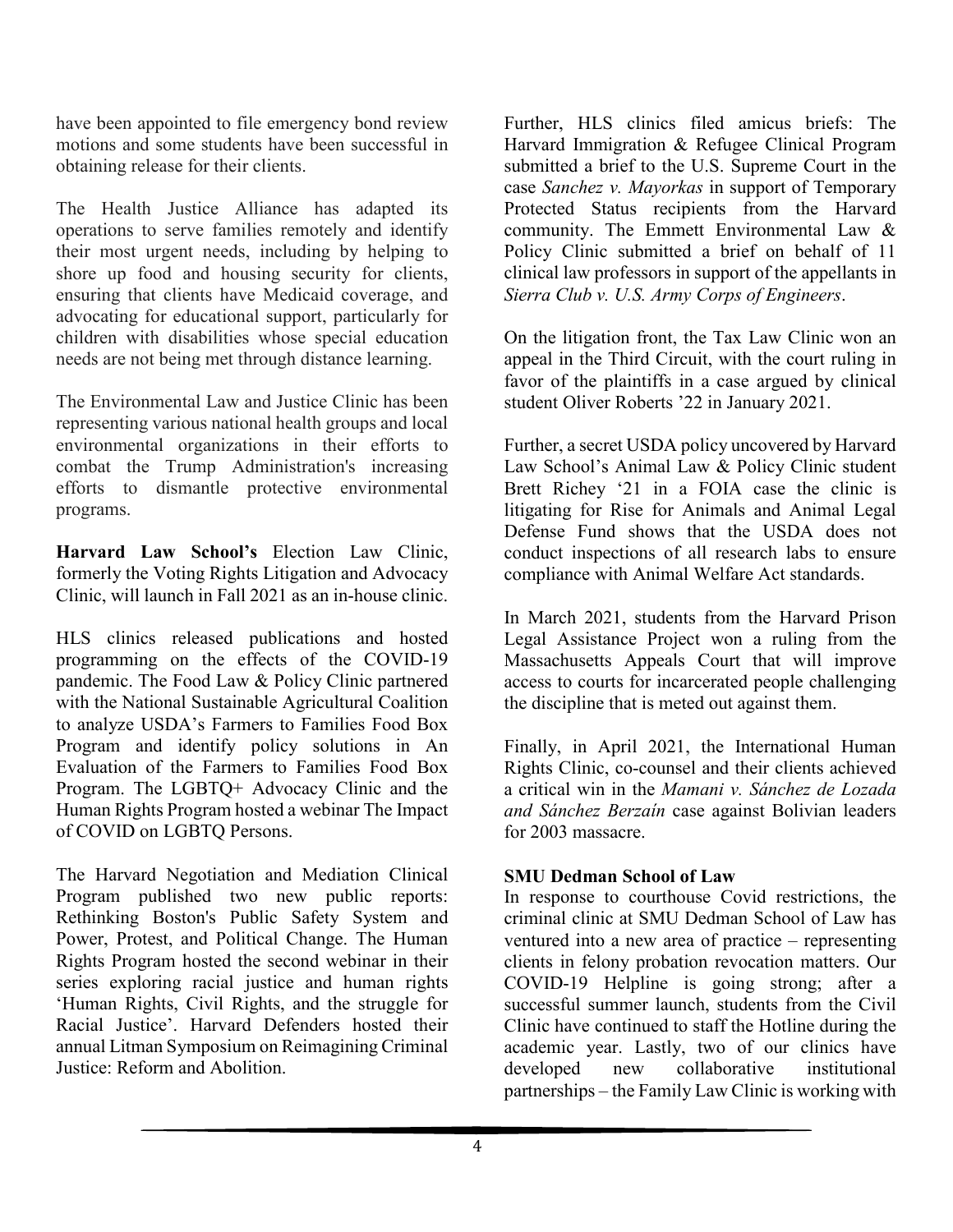the International Rescue Committee to obtain predicate orders for children seeking special immigrant juvenile status and the Hunter Legal Center for Victims of Crimes Against Women is a new partner of the Lone Star Justice Alliance's Survivor's Project.

**St. Mary's University School of Law** has partnered with the National Association of Criminal Defense Attorneys and the Compassionate Release Clearinghouse to assist inmates facing the threat of COVID-19, to review inmate applications for compassionate release. As of April 7, 2021, the Board of Prisons has reported 230 inmate deaths from COVID-19 and 374 federal inmates and 1,248 staff with confirmed cases of COVID-19. Inmates sentenced to serve a few years to pay their debt to society are now facing the potential of a death sentence. Staff who must return home to their families and communities may further spread the virus. In 1984, the federal government passed legislation allowing inmates to petition for release based on compassionate reasons. The elderly and those with certain medical issues may qualify as having the extraordinary and compelling reasons contemplated by this legislation. St. Mary's students will interview inmates and family members, obtain, and review medical records, seek out expert opinions when necessary, draft appropriate motions and orders, and present these matters to the court to assist inmates with claims for compassionate release due to COVID-19.

With the elimination of Spring Break from our academic calendar, this semester required forgoing our annual offering of week-long Spring Break placements with public interest legal organizations.

The Pro Bono Program recreated these opportunities during our longer than usual winter break, utilizing the now well-established remote work capabilities of our students and community partner organizations. Over 40 students worked with legal organizations in week- to month-long placements, providing much needed legal services on matters ranging from housing to immigration.

**Stetson College of Law,** like so many other law schools, transitioned to an online format in abrupt fashion. We met the challenges and are also proud of the incredible innovations of this past year. In the summer of 2020, we created three new courses (Covid-19 in the Civil system, Covid-19 in the Criminal System and Judicial Practice) to address the potential deficit of externship placements. In addition, we created a Compassionate Release Practicum course in partnership with the Federal Public Defender's office. For more about this new practicum, come join the AALS Clinical Conference Hot Topic panel on Compassionate Release to learn how to structure and engage in this type of work across the country. In early 2020, we were awarded an American Bar Endowment grant which funded four student fellows to work on Florida's Amendment 4 voter restoration of rights issues. As part of that project, Stetson fellows assisted 485 returning citizens and of whom 148 were then registered to vote before October. We continue to seek more ways to address systemic issues in Florida on voter restitution of rights. This past year the law school also engaged and helped organize a racial justice consortium which connects law schools across the state to work on issues related to structural racism and equity. In September 2020 Stetson Law's Veterans [Advocacy](https://nam04.safelinks.protection.outlook.com/?url=https%3A%2F%2Fwww.stetson.edu%2Flaw%2Fveterans%2Flegal-help-for-veterans.php&data=04%7C01%7Ckeeshea.turnerrober%40howard.edu%7Cf9b81eeda1354454698708d8fa006b78%7C02ac0c07b75f46bf9b133630ba94bb69%7C0%7C1%7C637534227003528762%7CUnknown%7CTWFpbGZsb3d8eyJWIjoiMC4wLjAwMDAiLCJQIjoiV2luMzIiLCJBTiI6Ik1haWwiLCJXVCI6Mn0%3D%7C3000&sdata=a3kd0KqfXCIig5XWuCrJnelTeoDF1f0wNHSRFv2Uz4E%3D&reserved=0) [Clinic](https://nam04.safelinks.protection.outlook.com/?url=https%3A%2F%2Fwww.stetson.edu%2Flaw%2Fveterans%2Flegal-help-for-veterans.php&data=04%7C01%7Ckeeshea.turnerrober%40howard.edu%7Cf9b81eeda1354454698708d8fa006b78%7C02ac0c07b75f46bf9b133630ba94bb69%7C0%7C1%7C637534227003528762%7CUnknown%7CTWFpbGZsb3d8eyJWIjoiMC4wLjAwMDAiLCJQIjoiV2luMzIiLCJBTiI6Ik1haWwiLCJXVCI6Mn0%3D%7C3000&sdata=a3kd0KqfXCIig5XWuCrJnelTeoDF1f0wNHSRFv2Uz4E%3D&reserved=0) celebrated other victories for veterans and their families in need – this time for a Vietnam combat veteran who was terminally ill with esophageal cancer. The Board of Veterans' Appeals decided that this veteran's cancer *was* service connected. They agreed to pay him \$142,000 in back benefits. They also determined his wife will be entitled to widow benefits after he passes away, which was his primary concern.  In a second case, the VA agreed to award a veteran who developed MS after exposure to insecticides in service over one million dollars in back benefits to include reimbursement of nursing home care he had been fighting for since 2008.

**Suffolk University Law School**'s 12 full-year clinics are wrapping up our first-ever primarily remote year, with students, faculty and staff serving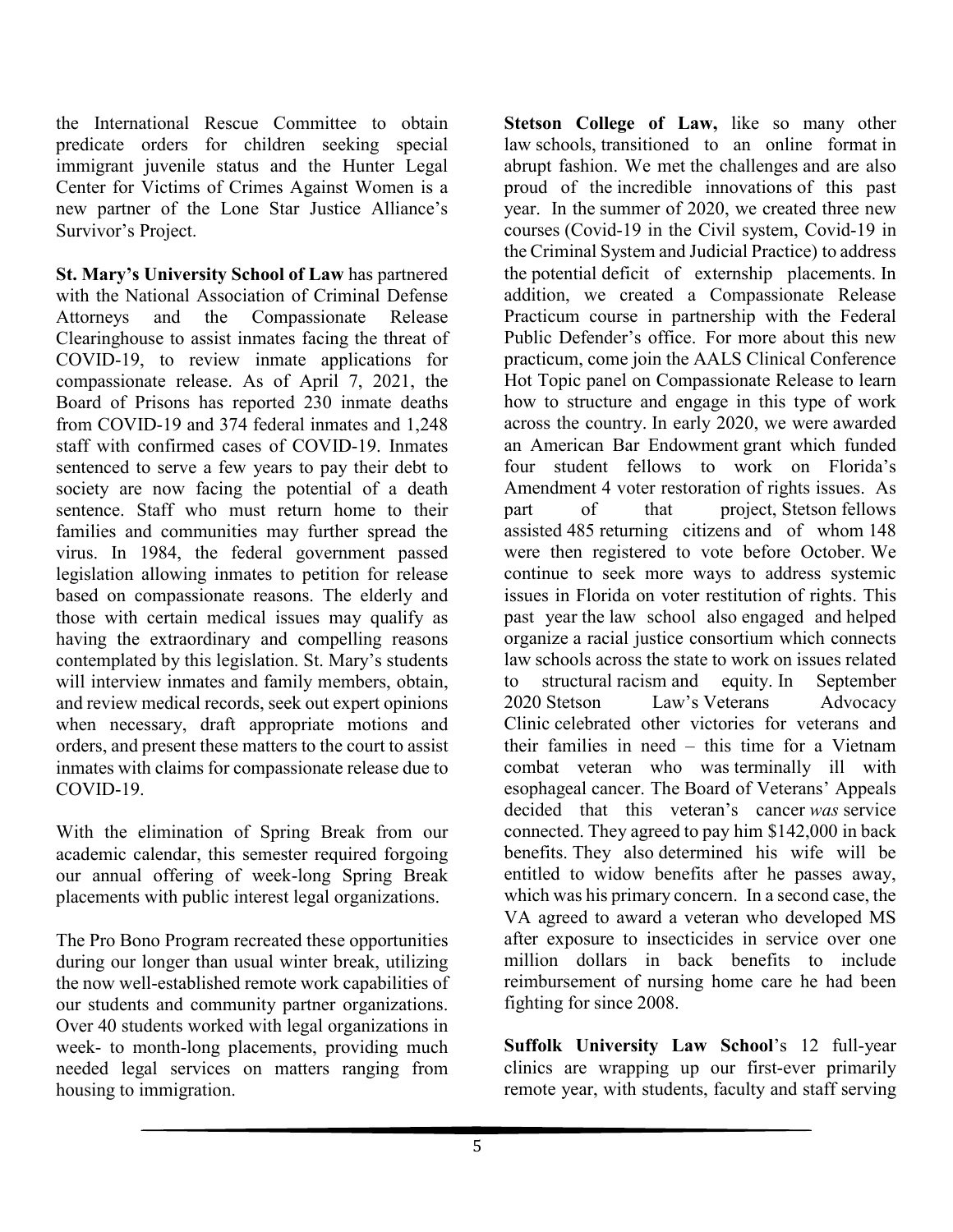our clients and communities in creative ways. To help blunt the impact of COVID-19 on our clients, we launched a client impact fund to provide muchneeded emergency assistance to our clients, permitted under new ethical guidelines by the Massachusetts Supreme Judicial Court.

To improve access to justice, the Legal Innovation and Technology (LIT) Lab has expanded on its groundbreaking Document Assembly Line project, facilitating guided online mobile-friendly interviews in the areas of family law, housing, consumer protection, benefits law, and more. The Lab has partnered with Massachusetts courts, as well as with partners in Louisiana and Illinois to replicate this work. This expansion has included a four-week Assembly Line bootcamp where LIT Lab Director David Colarusso, Clinical Fellow Quinten Steenhuis, and Clinical Fellow Bryce Willey, along with multiple Assembly Line volunteers, trained participants from around the globe in the team's tools and processes. The Lab will be hosting an online international Legal Tech Global Showcase in May, allowing folks to meet law lab staff from around the world. Details to follow at https://lawlabshowcase.org/!

Suffolk's Housing Discrimination Testing Program (HDTP) is partnering with the City of Boston to identify and combat race-based housing discrimination using HDTP's expertise in undercover testing and empirical analysis, adapting its testing strategies to fit an online rental market. HDTP is also in the throes of planning a national conference for fair housing professionals and advocates to be held in November of 2021. More details to come!

Suffolk's new Transactional Clinic, led by Prof. Carlos Teuscher, is representing BIPOC-owned businesses, cooperatives, and non-profits, assisting them with a host of transactional needs. The Clinic seeks to empower individuals and entities that contribute to building equitable communities.

**Texas A& M University School of Law**'s faculty shared practical information about the CARES Act through several free public webinars. Bob Probasco Director of the Tax Clinic, discussed individual incentives offered through the IRS, Luz Herrera, Director of the Community Development and Entrepreneurship Law Clinic, focused her presentation on the impact of COVID-19 on commercial leases, and Fatma Marouf, Director of the Immigrant Rights Clinic, presented on the health care implications for vulnerable populations. The webinars and materials are available at tamulawanswers.info. In addition, the Family and Veterans Advocacy (FVAC) Clinic created videos to provide general information for the public on legal issues related to COVID-19.

Prof. Fatma Marouf, Prof. Sehla Ashai, and students working with the Immigrant Rights Clinic are advocating for the release of individuals at the Prairieland Detention Center in North Texas who are at high risk for contracting coronavirus or have already tested positive. Prof. Marouf also spearheaded a letter on behalf of immigration professors to the Acting Chief Immigration Judge urging the Executive Office for Immigration Review to immediately develop and implement proactive plans for the prevention and management of COVID-19 at all U.S. immigration courts.

This summer, the Family and Veterans Advocacy Clinic and Tax Clinic will operate remotely. In addition, the Probate and Estate Planning Clinic will host students who will assist in developing estate plans for first responders and medical personnel in Texas for pro bono credit.

**The Ohio State University, Moritz College of Law**  is thrilled to announce that Laura Barrera will shortly be joining us as a visiting professor to help develop and launch an Immigration Clinic, which will open with the Fall 2021 semester. Laura is coming to Ohio State from the Florence Immigrant and Refugee Rights Project in Tucson, Arizona, where she has been serving as a managing attorney and staff attorney and has collaborated with the immigration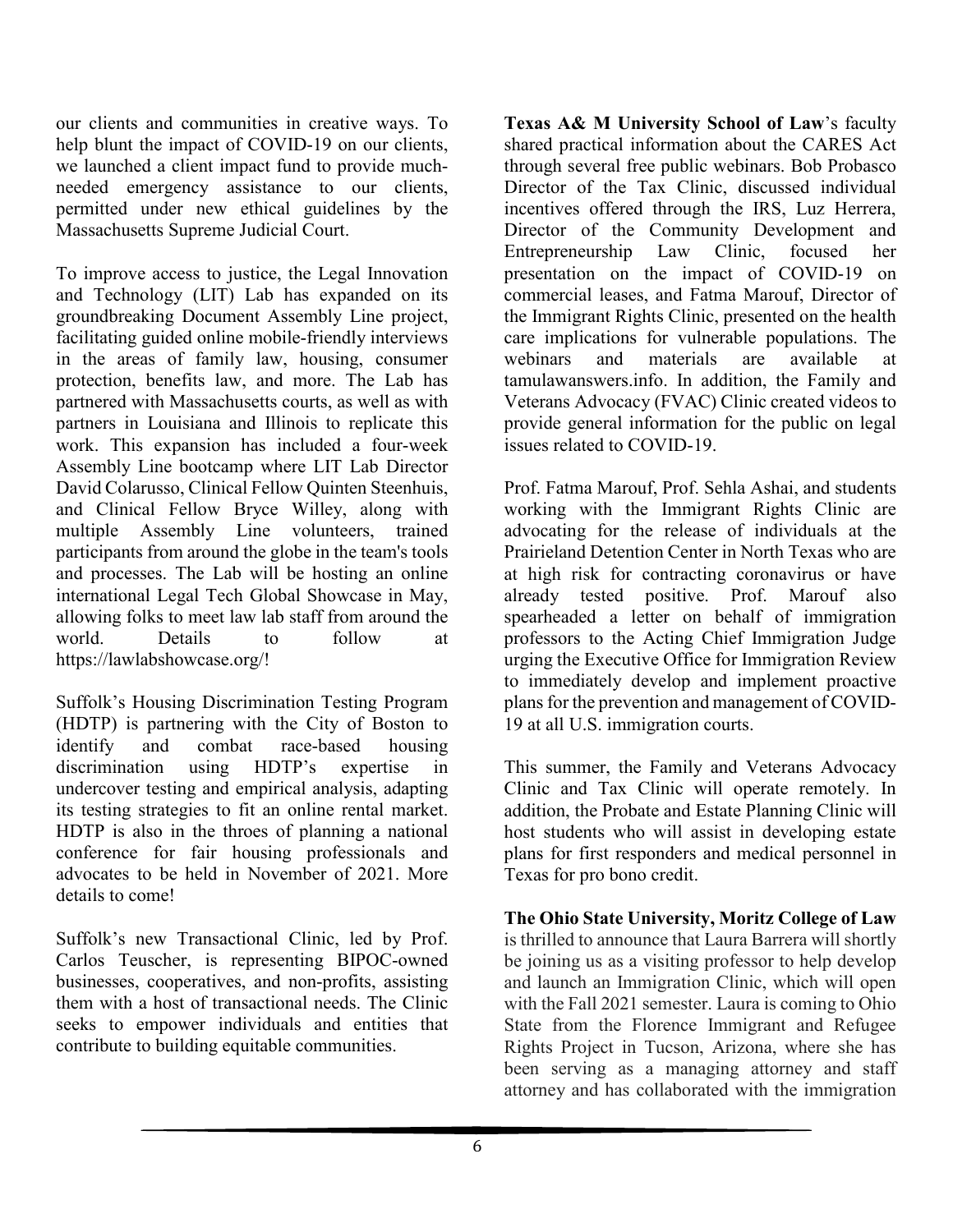clinic at the University of Arizona James E. Rogers College of Law. Before joining the Florence project, Laura served as an Equal Justice Works AmeriCorps Fellow, and then a Bernstein Fellow, in the immigration clinic at the University of Nevada, Las Vegas, William S. Boyd School of Law. She is a graduate of Wayne State University Law School and the University of Michigan. Laura has left indelible marks in both the Las Vegas and Tucson legal communities, and Ohio State is proud and excited to be bringing her back to the Midwest!

**Tulane University Law School**'s Immigrant Rights Clinic has recently been [recognized](https://nam04.safelinks.protection.outlook.com/?url=https%3A%2F%2Flaw.tulane.edu%2Fnews%2Ftulane-immigrant-rights-clinic-selected-site-national-defender-training-program&data=04%7C01%7Ckeeshea.turnerrober%40howard.edu%7C2c4f8b4ae18a443f7bbe08d8fa2b8ab6%7C02ac0c07b75f46bf9b133630ba94bb69%7C0%7C1%7C637534412224942219%7CUnknown%7CTWFpbGZsb3d8eyJWIjoiMC4wLjAwMDAiLCJQIjoiV2luMzIiLCJBTiI6Ik1haWwiLCJXVCI6Mn0%3D%7C2000&sdata=biK3hY%2FE4Od8FZSM8fd%2FqkimR62eLHFgsmsOqvm4%2FaY%3D&reserved=0) as a site for the national [immigrant](https://nam04.safelinks.protection.outlook.com/?url=https%3A%2F%2Flaw.tulane.edu%2Fnews%2Ftulane-immigrant-rights-clinic-selected-site-national-defender-training-program&data=04%7C01%7Ckeeshea.turnerrober%40howard.edu%7C2c4f8b4ae18a443f7bbe08d8fa2b8ab6%7C02ac0c07b75f46bf9b133630ba94bb69%7C0%7C1%7C637534412224942219%7CUnknown%7CTWFpbGZsb3d8eyJWIjoiMC4wLjAwMDAiLCJQIjoiV2luMzIiLCJBTiI6Ik1haWwiLCJXVCI6Mn0%3D%7C2000&sdata=biK3hY%2FE4Od8FZSM8fd%2FqkimR62eLHFgsmsOqvm4%2FaY%3D&reserved=0) defender training program, Immigrant Justice Corps.

The Public Law Center (TPLC) at Tulane Law School, home of the Legislative and Administrative Advocacy Clinic directed by David Marcello, participated in a European Symposium on March 11, 2021 on the topic of "Teaching, Training, and Technology in Legislative Drafting," and presented on potential applications of artificial intelligence in legislative drafting.

**University of Baltimore School of Law's** clinicians have carried forward racial justice work from last summer, including through a clinic retreat focused on conducting conversations about race, teaching implicit bias, and more. Clinicians Liz Keyes and Veryl Pow created a zero-credit course on "Law and Organizing," inspired by the organizing that arose among our University of Baltimore students after the murder of George Floyd. In early April, Nickole Miller organized a discussion by Interim Dean Eduardo Capulong, and Professors Monte Mills and Andrew King-Ries to discuss their article "Antiracism, Reflection, and Professional Identity."

**UC Hastings College of Law's** Clinical Programs has had a dynamic last semester with innovative ways of serving our community, new initiatives and timely panels. All of our clinics were virtual the entire academic year yet continued to engage in important work for the community. To do so,

however, they often had to be creative. For instance, our Medical Legal [Partnership](https://nam04.safelinks.protection.outlook.com/?url=https%3A%2F%2Fwww.uchastings.edu%2Facademics%2Fexperiential-learning-opportunities%2Fclinical-programs%2Fmedical-legal-partnership-for-seniors-clinic%2F&data=04%7C01%7Ckeeshea.turnerrober%40Howard.edu%7C4f87878f2980406b490a08d8f9d492c9%7C02ac0c07b75f46bf9b133630ba94bb69%7C0%7C0%7C637534038680073639%7CUnknown%7CTWFpbGZsb3d8eyJWIjoiMC4wLjAwMDAiLCJQIjoiV2luMzIiLCJBTiI6Ik1haWwiLCJXVCI6Mn0%3D%7C1000&sdata=XvpfFBCARzi%2B3igY1GftXeFNkOTZew2bpHkFti%2FyoVM%3D&reserved=0) for Seniors (MLPS) [Clinic](https://nam04.safelinks.protection.outlook.com/?url=https%3A%2F%2Fwww.uchastings.edu%2Facademics%2Fexperiential-learning-opportunities%2Fclinical-programs%2Fmedical-legal-partnership-for-seniors-clinic%2F&data=04%7C01%7Ckeeshea.turnerrober%40Howard.edu%7C4f87878f2980406b490a08d8f9d492c9%7C02ac0c07b75f46bf9b133630ba94bb69%7C0%7C0%7C637534038680073639%7CUnknown%7CTWFpbGZsb3d8eyJWIjoiMC4wLjAwMDAiLCJQIjoiV2luMzIiLCJBTiI6Ik1haWwiLCJXVCI6Mn0%3D%7C1000&sdata=XvpfFBCARzi%2B3igY1GftXeFNkOTZew2bpHkFti%2FyoVM%3D&reserved=0) directed by [Professor](https://nam04.safelinks.protection.outlook.com/?url=https%3A%2F%2Fwww.uchastings.edu%2Fpeople%2Fyvonne-troya%2F&data=04%7C01%7Ckeeshea.turnerrober%40Howard.edu%7C4f87878f2980406b490a08d8f9d492c9%7C02ac0c07b75f46bf9b133630ba94bb69%7C0%7C0%7C637534038680073639%7CUnknown%7CTWFpbGZsb3d8eyJWIjoiMC4wLjAwMDAiLCJQIjoiV2luMzIiLCJBTiI6Ik1haWwiLCJXVCI6Mn0%3D%7C1000&sdata=NIbFSC1HuavZdPHesyKoJciabM2duc49MexFtS8RpiE%3D&reserved=0) Yvonne Troya, piloted an inventive way to safely meet with homebound clients by using an Amazon Fire Tablet and mobile router to bring Wifi to the clients. Our [Mediation](https://nam04.safelinks.protection.outlook.com/?url=https%3A%2F%2Fwww.uchastings.edu%2Facademics%2Fcenters%2Fnegotiation-dispute-resolution%2Fmediation-clinic%2F&data=04%7C01%7Ckeeshea.turnerrober%40Howard.edu%7C4f87878f2980406b490a08d8f9d492c9%7C02ac0c07b75f46bf9b133630ba94bb69%7C0%7C0%7C637534038680083594%7CUnknown%7CTWFpbGZsb3d8eyJWIjoiMC4wLjAwMDAiLCJQIjoiV2luMzIiLCJBTiI6Ik1haWwiLCJXVCI6Mn0%3D%7C1000&sdata=SeekCB%2FgmBTEnss0TCzBYbqhXuGgQMg%2BIEo8OzfUCCE%3D&reserved=0) Clinic, directed by Professors Carol [Izumi](https://nam04.safelinks.protection.outlook.com/?url=https%3A%2F%2Fwww.uchastings.edu%2Fpeople%2Fcarol-izumi%2F&data=04%7C01%7Ckeeshea.turnerrober%40Howard.edu%7C4f87878f2980406b490a08d8f9d492c9%7C02ac0c07b75f46bf9b133630ba94bb69%7C0%7C0%7C637534038680083594%7CUnknown%7CTWFpbGZsb3d8eyJWIjoiMC4wLjAwMDAiLCJQIjoiV2luMzIiLCJBTiI6Ik1haWwiLCJXVCI6Mn0%3D%7C1000&sdata=LeJl%2BvRydD6%2FY866LOHDJJv9p0Y7JFZ96BZxP8fM1MI%3D&reserved=0) and Gail [Silverstein,](https://nam04.safelinks.protection.outlook.com/?url=https%3A%2F%2Fwww.uchastings.edu%2Fpeople%2Fgail-silverstein%2F&data=04%7C01%7Ckeeshea.turnerrober%40Howard.edu%7C4f87878f2980406b490a08d8f9d492c9%7C02ac0c07b75f46bf9b133630ba94bb69%7C0%7C0%7C637534038680093556%7CUnknown%7CTWFpbGZsb3d8eyJWIjoiMC4wLjAwMDAiLCJQIjoiV2luMzIiLCJBTiI6Ik1haWwiLCJXVCI6Mn0%3D%7C1000&sdata=31X%2F67XsYbmMUEfoY6Y%2F%2FXFy3BEk9HljIdwrrqRMzK4%3D&reserved=0) which normally provided day-of-trial mediations at Small Claims Court, started a novel virtual mediation calendar with the local court where the students served as clerks and mediators for cases on calendar. [Professor](https://nam04.safelinks.protection.outlook.com/?url=https%3A%2F%2Fwww.uchastings.edu%2Fpeople%2Frichard-boswell%2F&data=04%7C01%7Ckeeshea.turnerrober%40Howard.edu%7C4f87878f2980406b490a08d8f9d492c9%7C02ac0c07b75f46bf9b133630ba94bb69%7C0%7C0%7C637534038680093556%7CUnknown%7CTWFpbGZsb3d8eyJWIjoiMC4wLjAwMDAiLCJQIjoiV2luMzIiLCJBTiI6Ik1haWwiLCJXVCI6Mn0%3D%7C1000&sdata=QVaaDwuJHq5S%2BtZOCNUI3F%2FD2L63mH9vz9FKbcSFMEY%3D&reserved=0) Richard Boswell, who directs our [Immigrants'](https://nam04.safelinks.protection.outlook.com/?url=https%3A%2F%2Fwww.uchastings.edu%2Facademics%2Fexperiential-learning-opportunities%2Fclinical-programs%2Fimmigrants-rights-clinic%2F&data=04%7C01%7Ckeeshea.turnerrober%40Howard.edu%7C4f87878f2980406b490a08d8f9d492c9%7C02ac0c07b75f46bf9b133630ba94bb69%7C0%7C0%7C637534038680103505%7CUnknown%7CTWFpbGZsb3d8eyJWIjoiMC4wLjAwMDAiLCJQIjoiV2luMzIiLCJBTiI6Ik1haWwiLCJXVCI6Mn0%3D%7C1000&sdata=7JL8%2BAOTInpuMtYH99mthtjm%2FY70oqnqYDOGwdAudU8%3D&reserved=0) Rights Clinic, in coordination with the Hastings Students for Immigrant Rights, took 8 students virtually to the border to assist asylum seekers and women at a detention center in Texas during Spring Break.

UC Hastings started a new [Indigenous](https://nam04.safelinks.protection.outlook.com/?url=https%3A%2F%2Fwww.uchastings.edu%2Facademics%2Fcenters%2Findigenous-law-center%2F&data=04%7C01%7Ckeeshea.turnerrober%40Howard.edu%7C4f87878f2980406b490a08d8f9d492c9%7C02ac0c07b75f46bf9b133630ba94bb69%7C0%7C0%7C637534038680103505%7CUnknown%7CTWFpbGZsb3d8eyJWIjoiMC4wLjAwMDAiLCJQIjoiV2luMzIiLCJBTiI6Ik1haWwiLCJXVCI6Mn0%3D%7C1000&sdata=Vg1uKlwLWLfwTX7DOlpQ9m8va%2F0os7HlGOSOFeJ7G2Q%3D&reserved=0) Law Center. This is one of the 11 interrelated initiatives that the law school will implement to account for the inhumane actions of our founder against the Yuki people, who are part of the Round Valley Indian Tribe (RVIT). Clinical or experiential educational programs to address the specific needs of the RVIT are also being developed through the work of the [Restorative](https://nam04.safelinks.protection.outlook.com/?url=https%3A%2F%2Fwww.uchastings.edu%2Four-story%2Fhastings-legacy%2Frjab%2F&data=04%7C01%7Ckeeshea.turnerrober%40Howard.edu%7C4f87878f2980406b490a08d8f9d492c9%7C02ac0c07b75f46bf9b133630ba94bb69%7C0%7C0%7C637534038680103505%7CUnknown%7CTWFpbGZsb3d8eyJWIjoiMC4wLjAwMDAiLCJQIjoiV2luMzIiLCJBTiI6Ik1haWwiLCJXVCI6Mn0%3D%7C1000&sdata=jhIx4JvZiZowgVTlnZTwvbf%2FoYkXdA7CT1H1rpR6MX4%3D&reserved=0) Justice Advisory Board.

Lastly, Professors [Alina](https://nam04.safelinks.protection.outlook.com/?url=https%3A%2F%2Fwww.uchastings.edu%2Fpeople%2Falina-ball%2F&data=04%7C01%7Ckeeshea.turnerrober%40Howard.edu%7C4f87878f2980406b490a08d8f9d492c9%7C02ac0c07b75f46bf9b133630ba94bb69%7C0%7C0%7C637534038680113464%7CUnknown%7CTWFpbGZsb3d8eyJWIjoiMC4wLjAwMDAiLCJQIjoiV2luMzIiLCJBTiI6Ik1haWwiLCJXVCI6Mn0%3D%7C1000&sdata=6OkcxGyql2cQXED1F4SjYAzCxOOCw5TsaRpYBJx5J%2B8%3D&reserved=0) Ball and Shauna [Marshall'](https://nam04.safelinks.protection.outlook.com/?url=https%3A%2F%2Fwww.uchastings.edu%2Fpeople%2Fshauna-marshall%2F&data=04%7C01%7Ckeeshea.turnerrober%40Howard.edu%7C4f87878f2980406b490a08d8f9d492c9%7C02ac0c07b75f46bf9b133630ba94bb69%7C0%7C0%7C637534038680113464%7CUnknown%7CTWFpbGZsb3d8eyJWIjoiMC4wLjAwMDAiLCJQIjoiV2luMzIiLCJBTiI6Ik1haWwiLCJXVCI6Mn0%3D%7C1000&sdata=StBpzZAanw3zIB0Vdb0p4ZETqmL4o4ljDH6qom3WdY4%3D&reserved=0)s Center for Racial and Economic Justice hosted, along with other entities, three critically relevant panels this last year that can be accessed for viewing on their [website:](https://nam04.safelinks.protection.outlook.com/?url=https%3A%2F%2Fwww.uchastings.edu%2Facademics%2Fcenters%2Fcenter-racial-economic-justice%2F&data=04%7C01%7Ckeeshea.turnerrober%40Howard.edu%7C4f87878f2980406b490a08d8f9d492c9%7C02ac0c07b75f46bf9b133630ba94bb69%7C0%7C0%7C637534038680123420%7CUnknown%7CTWFpbGZsb3d8eyJWIjoiMC4wLjAwMDAiLCJQIjoiV2luMzIiLCJBTiI6Ik1haWwiLCJXVCI6Mn0%3D%7C1000&sdata=81f3y8x98KESBjzaus22Et8aju40Ayae7qXJ8fNkwoM%3D&reserved=0) *From Prop 209 to Prop 16: Historical, Legal and Activist Perspectives on Affirmative Action*; *Racial Health Disparities: Economic Injustice as an Underlying Condition of COVID*; and *Racial Health Disparities: Police Violence as an Underlying Health Condition*.

#### **UC Irvine School of Law**

On March 12, the UCI Law Intellectual Property, Arts, and Technology Clinic filed a \$100,000 civil rights claim against Los Angeles County, alleging that the Los Angeles County Sheriff's Department violated a student journalist's First and Fourth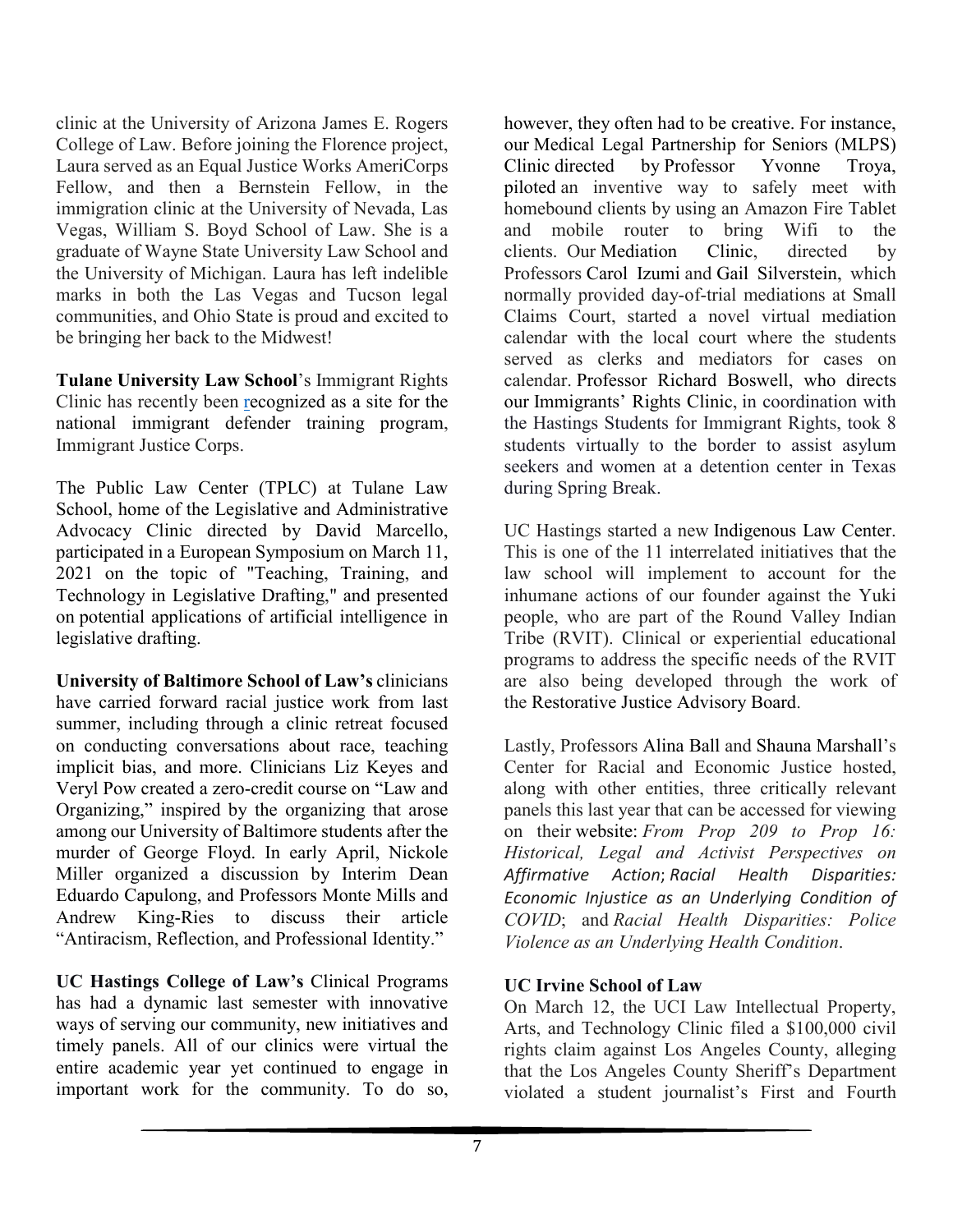Amendment rights by wrongfully arresting him at a Black Lives Matter protest, confiscating his equipment, and losing his camera memory card containing two years of work. The representation is led by Clinic's Press Freedom and Transparency team, with IPAT Certified Law Students working under the supervision of Professor Susan Seager.

In addition to the client representation that has continued throughout COVID, the UCI Law Domestic Violence Clinic (DVC), which Jane Stoever directs, has engaged in multiple communitybased projects and legislative advocacy projects. On behalf of multiple clients, the DVC suggested a bill to add "reproductive coercion" to the definition of "domestic abuse" in California's Domestic Violence Prevention Act (SB 374 Min), with the DVC providing background research, statutory recommendations, and client testimonials, and with Prof. Stoever and her students testifying before the Senate Judiciary Committee. Additionally, the DVC worked with the Irvine mayor's office on an initiative for Irvine to support the UN Convention on the Elimination of All Forms of Discrimination Against Women (CEDAW), providing background research, written comment, and testimony prior to the City Council unanimously voting to adopt the CEDAW resolution.

**UIC John Marshall Law School's** Fair Housing Clinic, directed by Allison Bethel, has been busy with the many new housing issues that surfaced in the pandemic. The Clinic has worked with area advocates on various proposals for emergency relief. The Chicago area has source of income protections in its fair housing laws which enabled the Clinic to help in cases where housing providers were reluctant to deal with people receiving assistance. A particularly interesting case for the Clinic involved a children's quarantine center, a place of last resort for children in the custody of the Department of Children and Family Services needing a safe place to quarantine. The municipality where the Center is located sought to close the Center and the Clinic worked with private counsel to prevent a shut down and continue operations. As of the writing of this

note, the TRO remains in place and the litigation continues. The case presented some issues of first impression, such as whether the Center was covered under the Fair Housing Act and the applicability of disability provisions. The case presents a wonderful opportunity for students to see how the law works in novel situations as well as how to practice law in a pandemic!

The International Human Rights Clinic, directed by Sarah Dávila-Ruhaak, recently published a report, with Access Now, on the mass electronic and digital surveillance campaign in Syria. The report "Digital Dominion: The Syrian Regime's Use of Pervasive Digital Monitoring to Control its People in Violation of Human Rights" seeks to raise awareness of the mass electronic and digital surveillance of activists who oppose the Assad regime. The report documents how state-sanctioned hacking groups target major news organizations, NGOs, local opposition groups, and individual activists, resulting in the arrest, torture, forced disappearance, and death of Syrian people. The report seeks to contribute to accountability for human rights violations of Syrian citizens by the Assad regime. The report is part of the Privacy and Human Rights Project of the Clinic and is the result of a multi-year investigative project that arose out of representing Syrians in asylum cases.

**University of Tennessee College of Law's** Legal Clinic took on new initiatives including federal compassionate release cases and pandemic-related unemployment cases in response to COVID-19. The students collaborated with the federal defenders to nine federal prisoners with dire health conditions in their compassionate release motions. One client's motion was granted, and he was released in January! The addition of an unemployment docket has added a new dimension to our clinic work as students struggle with the obstacles facing low-wage workers, especially during a pandemic.

The Clinic also hosted a successful virtual Voter Restoration Event that began with a Facebook-live education workshop led by clinic students. The workshop outlines the basics of Voter Restoration in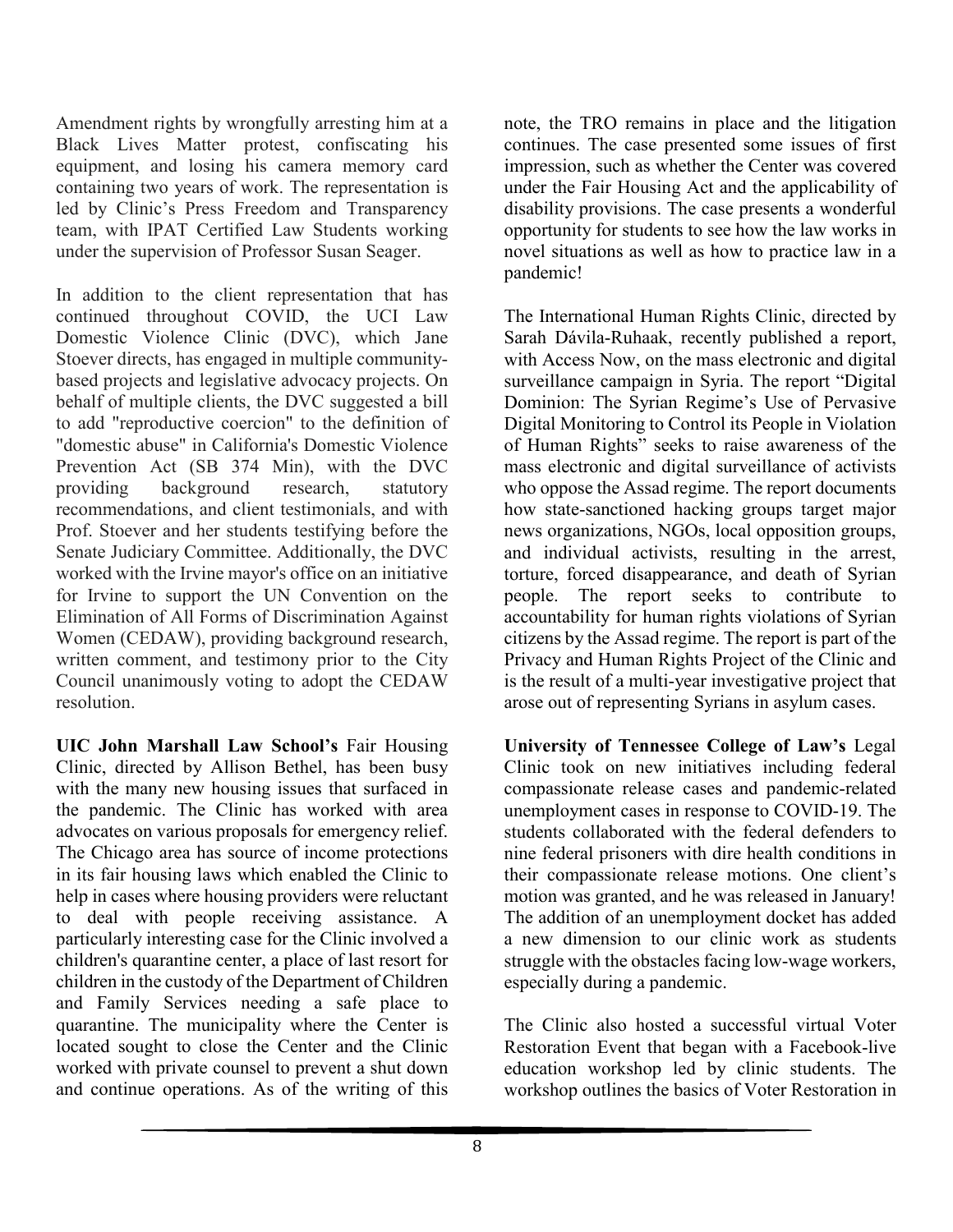Tennessee to encourage people to register for oneon-one law student legal assistance. Clinic and pro bono students worked together to review criminal histories and help individuals understand how they could restore their voting rights after a felony conviction.

Additionally, this semester, the Clinic launched three clinic-wide initiatives to integrate education and action around racial justice issues throughout our curriculum. Critical Conversations on Race are monthly zoom sessions devoted to delving into racial injustice issues. These zoom sessions are required for all clinic students and open to the public. The Racial Justice Listening Project (RJLP) is a commitment to embark on a deliberate listening process with the communities most harmed by systemic racism to learn how we can be more responsive to their needs. We committed to use this listening process to inform our choices on case and project work. We have assembled a participatory research team and held initial listening sessions with local community leaders to help shape our IRB qualitative research proposal and question guides. The Racial Justice Listening Course with Professor Wendy Bach is a new 3-credit course. Students will study the racial history of civil and criminal legal services provision; learn about qualitative interviewing skills and qualitative data analysis; conduct interviews with a wide range of community members for our RJLP; research models of service delivery that are responsive to the community; and work collectively on a report to be presented to the clinic summarizing their work and recommendations. https://law.utk.edu/2021/01/22/legal-cliniclaunches-effort-to-study-systemic-

racism/?utm\_source=rss&utm\_medium=rss&utm\_c ampaign=legal-clinic-launches-effort-to-studysystemic-racism

The Clinic also held a Clinic-wide 3-hour Interactive Workshop called Uprooting Oppression in Our Practice led by Shannon Cumberbatch, who founded the non-profit Uprooted and works at the Bronx Defenders.

The UT Legal Clinic also launched a clinic-wide wellness initiative led by our field placement students from the UT School of Social Work. This new curriculum focused on teaching students how to develop wellness plans and then introduced monthly modules focused on emotional wellness, physical wellness, and time-management.

**University of St. Thomas School of Law's** new three credit Special Education Clinic at the University of St. Thomas (Minnesota) led by Professor Lisa Schiltz serves elementary and secondary students who have been identified as qualifying for special education services, with a particular focus on students of color with EBD (emotional behavioral disorder) diagnoses, and the parents of these students. The students in the clinic collaborate with the staff of the Minnesota Disability Law Center (MDLC), a division of Mid Minnesota Legal Aid, which serves as Minnesota's designed federal Protection and Advocacy System (P&A). Starting this spring, a cohort of parents/students identified by MDLC has received legal training and ongoing support to become strong self-advocates in navigating the special education system. Law students work with these cohorts on training, analysis of individualized education plans, and, as appropriate, counseling on individual cases or group or class complaints.

#### **University of Virginia School of Law**

These days, changing law with bipartisan support is rare. But the new State and Local Government Policy Clinic at the University of Virginia School of Law,<br>which provides Virginia's lawmakers and which provides Virginia's lawmakers and governmental executives legal and policy research support for their initiatives, is doing just that.

In its inaugural year, the clinic helped all of its state lawmaker clients — Republicans and Democrats see their bills through to approval, including two pieces of legislation whose prospects for passage were anything but a given.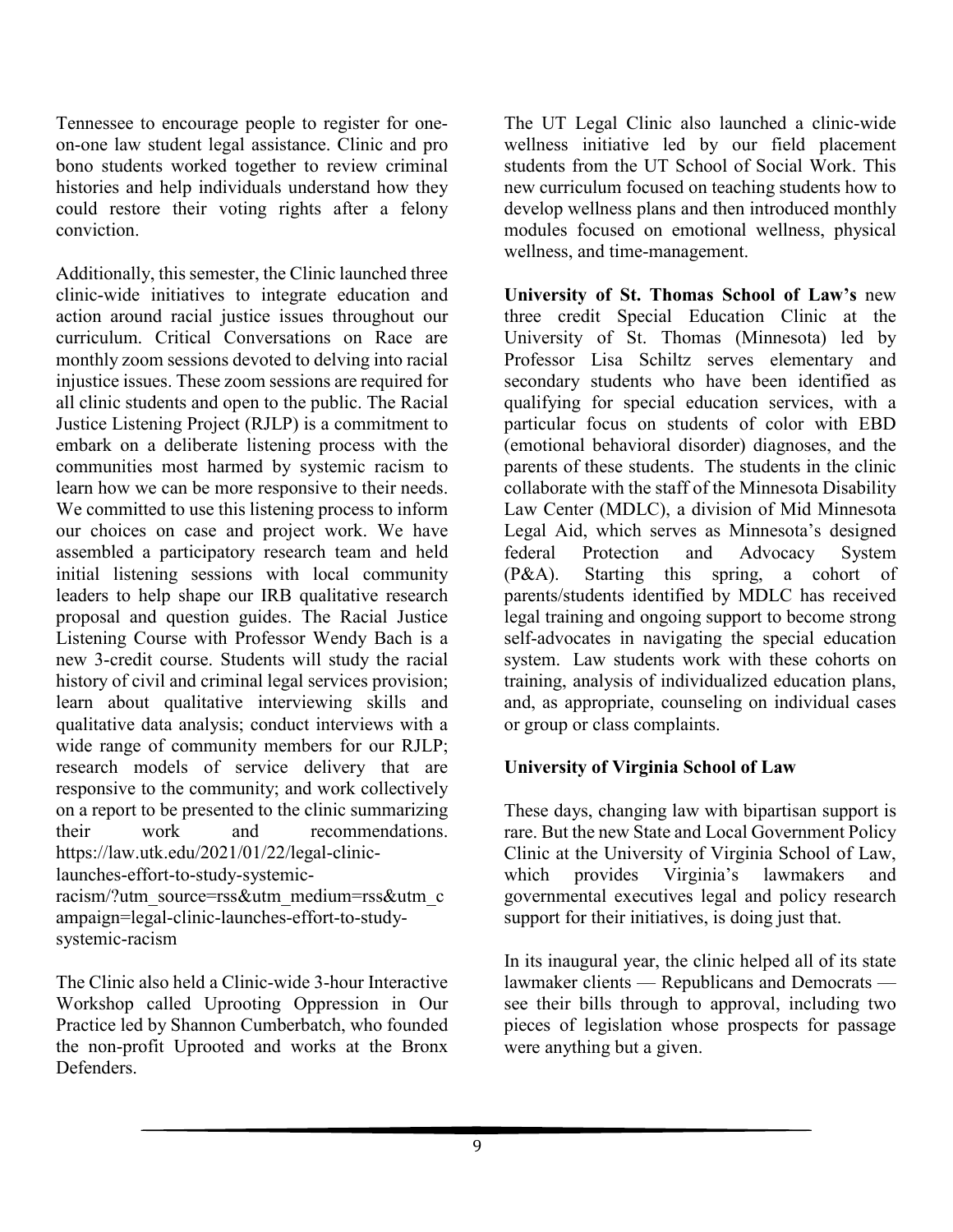One bill involves changes to federally mandated testing for students in grades 3-8. The other transforms how mentally impaired criminal defendants are adjudicated.

In both cases, law students were helpful in bringing opposing stakeholders together in cooperation.

The cases are among several other policy victories for the clinic, to be signed into law by the Gov. Ralph Northam by the end of March. Clinic Director Andrew Block said working with



legislators of both political parties is a critical aspect of the clinic.

"Being part of a state school, it's important for us to look beyond party affiliation and be a service to everyone," said Block, a former director of the Virginia Department of Juvenile Justice who currently serves as vice chair for the Commission to Examine Racial Inequity in Virginia Law.

Students in the clinic researched and wrote initial drafts of legislation, produced talking points and<br>other communication materials, met with other communication materials, met with stakeholders and, in many cases, testified in support of the bills, making them essential to the outcomes.

"For some of their clients, students were in text groups with the legislators during the legislative committee hearings, sharing information and advice in real-time as questions came up," Block said.

**Washington University School of Law's** students and faculty in the Innocence Clinic received an order from the Washington Supreme Court, on March 12, 2021, finding that the conditions of confinement for Mr. Williams violated the state constitution's prohibition against cruel punishment, as well as the federal constitution's prohibition against cruel and unusual punishment. The clinic's client, Mr. Williams, is a 78-year-old Black veteran, who is wheelchair-bound and largely immobilized on his right side after suffering a stroke in 2010 in prison. In this case of first impression, the Court found that Article 1, Section 14 of the Washington State Constitution provides more protection than its federal counterpart and that Mr. Williams' current conditions of confinement were cruel. The Court ordered the Department of Corrections to immediately remedy the cruel conditions and if that could not be done to either transfer him to home confinement or release him.

This victory is the culmination of litigation that began in May of 2020 in response to the pandemic. After losing in the Court of Appeals, Division III by a 2-1 decision, the clinic students filed a motion for discretionary review, which was granted by the State Supreme Court. Due to the pandemic, the students asked for and were granted a special setting of the case in March of 2021. Arguments were made on March 11, 2021 and the Court issued its Order the following day.

The University of Washington's Adelante Pro Bono Project engages in legal services and advocacy in support of asylum seekers at our southern border and is directed by Haiyun Damon-Feng. Haiyun and her student, Michelle Browne, worked with a pro bono team at Microsoft to reunify a family—a mother and her two young children—who were forcibly separated at the US-Mexico border. The children are in U.S. immigration custody and have been severely traumatized by the separation; the mother has been trapped in Mexico, where she has been kidnapped, sexually assaulted and tortured. Haiyun, Michelle and their team represented the mother in seeking humanitarian parole and reunification with her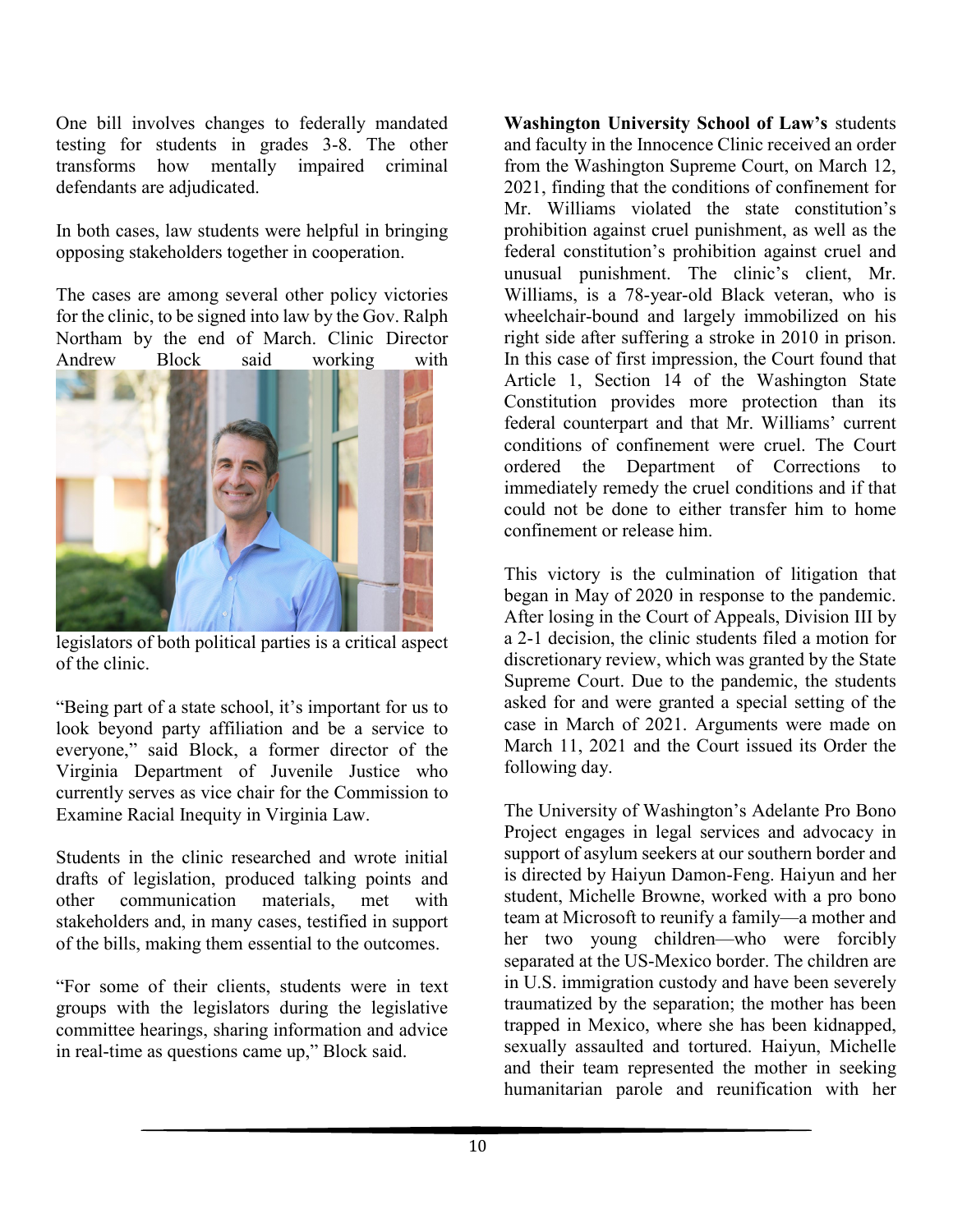children in the U.S. Due to Title 42 and the immigration policies and practices currently in place at the U.S.-Mexico border, there was no clear path to relief or reunification for the family, but just yesterday (April 6, 2021), our client was paroled into the U.S. and she should be with her children again soon.

In another case, Joanne Gottesman (Rutgers), Haiyun Damon-Feng (University of Washington), Mauricio Norona (Cardozo) and Reena Parikh (Boston College) recently won a significant victory at the New Jersey Supreme Court. The group authored an amicus brief on behalf of a national group of immigration law scholars and Joanne argued the case on behalf of amici. The Court considered whether the New Jersey Criminal Justice Reform Act (CJRA) empowers judges to detain defendants who are non-citizens to prevent immigration officials from removing them from the country before trial. In an opinion authored by Chief Justice Rabner, the Court held that the CJRA does not authorize judges to detain defendants to thwart their possible removal by ICE. The Court cited to the immigration law scholars' brief in finding that "decisions relating to the removal of non-citizens are highly discretionary and involve complex legal issues, making the risk of deportation extremely difficult to predict." The Court concluded that state judges would not be able to assess deportability in a way that would be compatible with the high evidentiary standard required to order pretrial detention under the CJRA. The case is *State v. Oscar Lopez-Carrera* (A-8-20) (084750) and *State v. Juan C. Molchor*; *State v. Jose A. Rios* (A-9-20) (084694).

The Federal Tax Clinic will be submitting its annual report next week. For 2020, the Tax Clinic worked a total of 271 cases, saving taxpayers \$818,763 and procuring refunds of \$125,728. A total of 527 separate issues were worked on, including assisting taxpayers in recovering their stimulus payments.

The Immigration Clinic is participating in the Take Back Tech Fellowship, a national cohort of people (including law school clinic, technology specialists,

and organizers) that is working with a range of grassroots groups across the country on projects related to policing, surveillance, incarceration, and deportation, in collaboration with Just Futures Law and Mijente.

**Vanderbuilt Law School's** assistant dean for public interest, Spring Miller, launched a workers' rights initiative where law students provide consultations to vulnerable Tennessee workers precipitated by the pandemic**.**

Working fully remotely with the Immigration Practice Clinic directed by Professor Karla McKanders students helped pass the Metro Council Resolution RS 2020-433, which supports communities disproportionately affected by COVID-19. The resolution recognizes increased discrimination and harassment, stating "[F]ear and misinformation around the COVID-19 pandemic has led to blanket discrimination against the Asian and Pacific Islander community and emboldened racist sentiments in Nashville."

The Turner Family Community Enterprise Clinic directed by Professor Lauren Rogal represented human trafficking survivor and criminal justice reform advocate Cyntoia Brown-Long. After her case received national attention, Governor Bill Haslam granted Brown-Long clemency in 2019. Her story was featured in the Netflix documentary Murder to Mercy: The Cyntoia Brown Story. The Community Enterprise Clinic helped Cyntoia and her husband Jamie Long form a nonprofit: The Foundation for Justice, Freedom and Mercy ("JFAM").

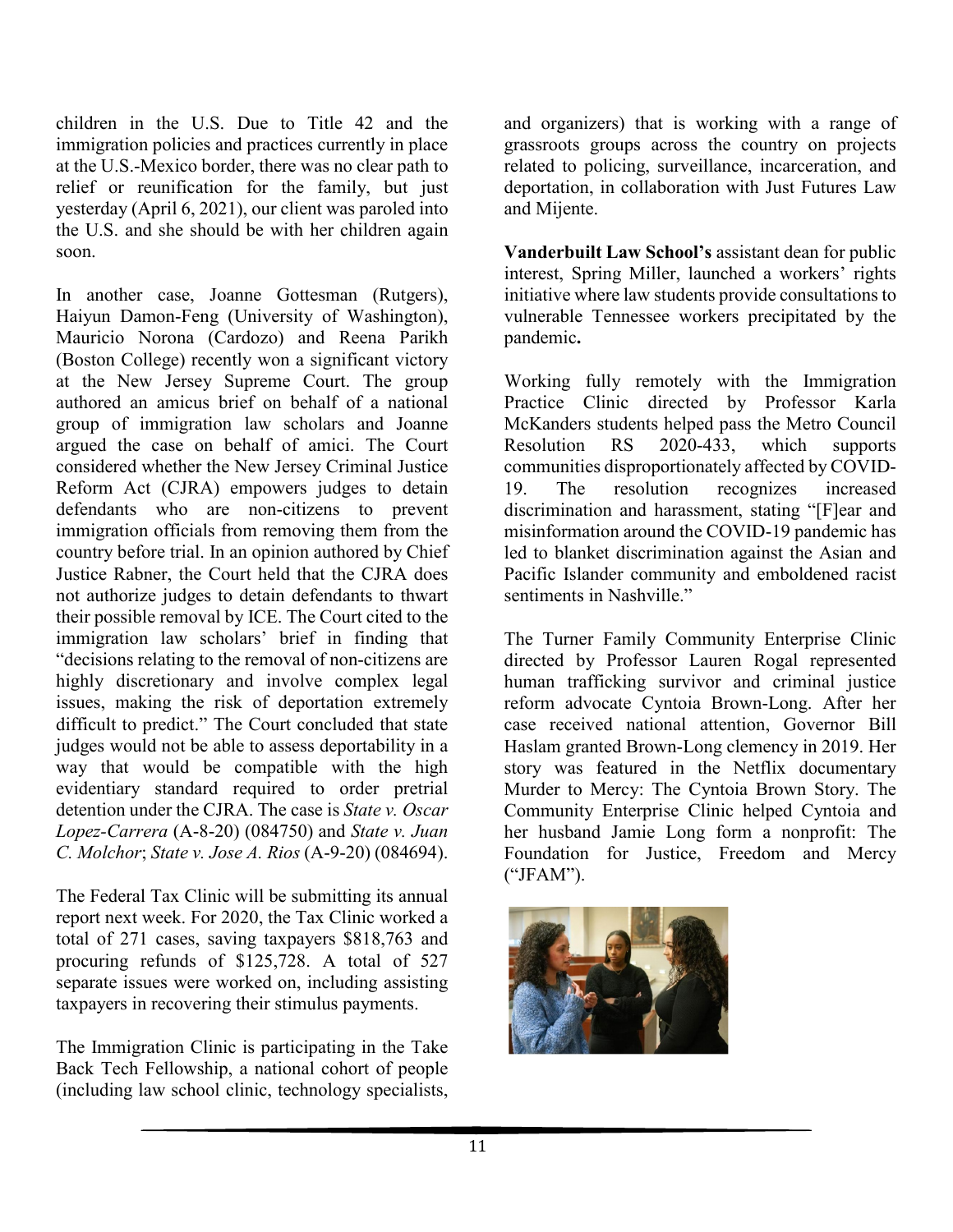## Announcements

#### **Georgetown Law Center**

As Sandy Ogilvy and Wally Mlyniec recently mentioned, The National Archive of Clinical Legal Education (the Collection) has moved from the Catholic University Columbus School of Law to the Georgetown Law Library's Special Collections. It can be accessed at [https://aspace.ll.georgetown.edu/public/repositories/3/resources/265.](https://nam04.safelinks.protection.outlook.com/?url=https%3A%2F%2Faspace.ll.georgetown.edu%2Fpublic%2Frepositories%2F3%2Fresources%2F265&data=04%7C01%7Ckeeshea.turnerrober%40howard.edu%7Ccb8dd6728d13430fafdb08d8fa870980%7C02ac0c07b75f46bf9b133630ba94bb69%7C0%7C0%7C637534805198128027%7CUnknown%7CTWFpbGZsb3d8eyJWIjoiMC4wLjAwMDAiLCJQIjoiV2luMzIiLCJBTiI6Ik1haWwiLCJXVCI6Mn0%3D%7C1000&sdata=6A7zqYYNzJuDFk0faMR%2BS9tJAST5gFNqRvJ4NidG9Jg%3D&reserved=0)

The new finding aid (a tool for helping a user find and access information in the collection) is available in the online collection portal. This finding aid provides information about the entire collection including links to the digital materials that had been available from the website hosted by Catholic University Law Library.

The Collection contains newsletters of the AALS Section on Clinical Legal Education from 1969-2019, oral histories (1969-2019) including 54 oral history transcripts, conference materials spanning 1977-2019, Remington Center materials and more. From the Technola Blog (November 20, 2008): "The [National Archive of Clinical Legal Education] contains an extensive bibliography of articles and conference proceedings on clinical legal education, articles on the history of various clinics, and wonderful transcripts of oral histories by those involved in the development of clinical legal education..." It is important to note that not all of the material listed in the finding aid for the collection are available in digital form.

Georgetown Law Library's Special Collections will accept newsletters and conference programs that are not currently in the collection, and other materials will be evaluated on an individual basis to determine if they fall within the department's collecting scope, either as an addition to the NACLE collection or as a separate but affiliated collection. If you have material that is not already in the Collection and believe it should be included, please contact [lawspecl@georgetown.edu.](mailto:lawspecl@georgetown.edu)

The Collection does not have Conference Proceedings or Newsletters from 2020 or 2021. If you were the Chair of those conferences or an editor of the AALS Section or CLEA newsletters issued during 2020 or will be in 2021, please send them to  $lawspec|@georgetown.edu$ .

#### **Rutgers Law School**

Rutgers Law School is thrilled to announce the creation of the New Jersey Innocence Project at Rutgers University. The first New Jersey-based affiliate of the national Innocence Network, the NJIP will investigate and litigate claims of factual innocence on behalf of wrongfully convicted clients and advocate for legislative, regulatory, and policy reform. The project arose out of and will be centered in a unique, inter-disciplinary collaboration among Rutgers faculty in forensic science, criminal justice, social work, and law, including Jill Friedman, Associate Dean for Pro Bono and Public Interest, and Laura Cohen, Distinguished Clinical Professor of Law and Director of the Rutgers Criminal and Youth Justice Clinic. The search for an Executive Director is underway, with an anticipated launch in July 2021.

#### **Texas A& M University School of Law (TAMU)**

Texas A&M Legal Clinic Starts Medical Legal Partnership Texas A&M University School of Law Legal Clinic announced its Medical Legal Partnership with Cook Children's Network. Attorney Kimberly Stoner and Lydia Alvarado, paralegal, are the team who lead this partnership. They are working with Cook Children's Network to develop online resources and virtual assistance during this difficult time.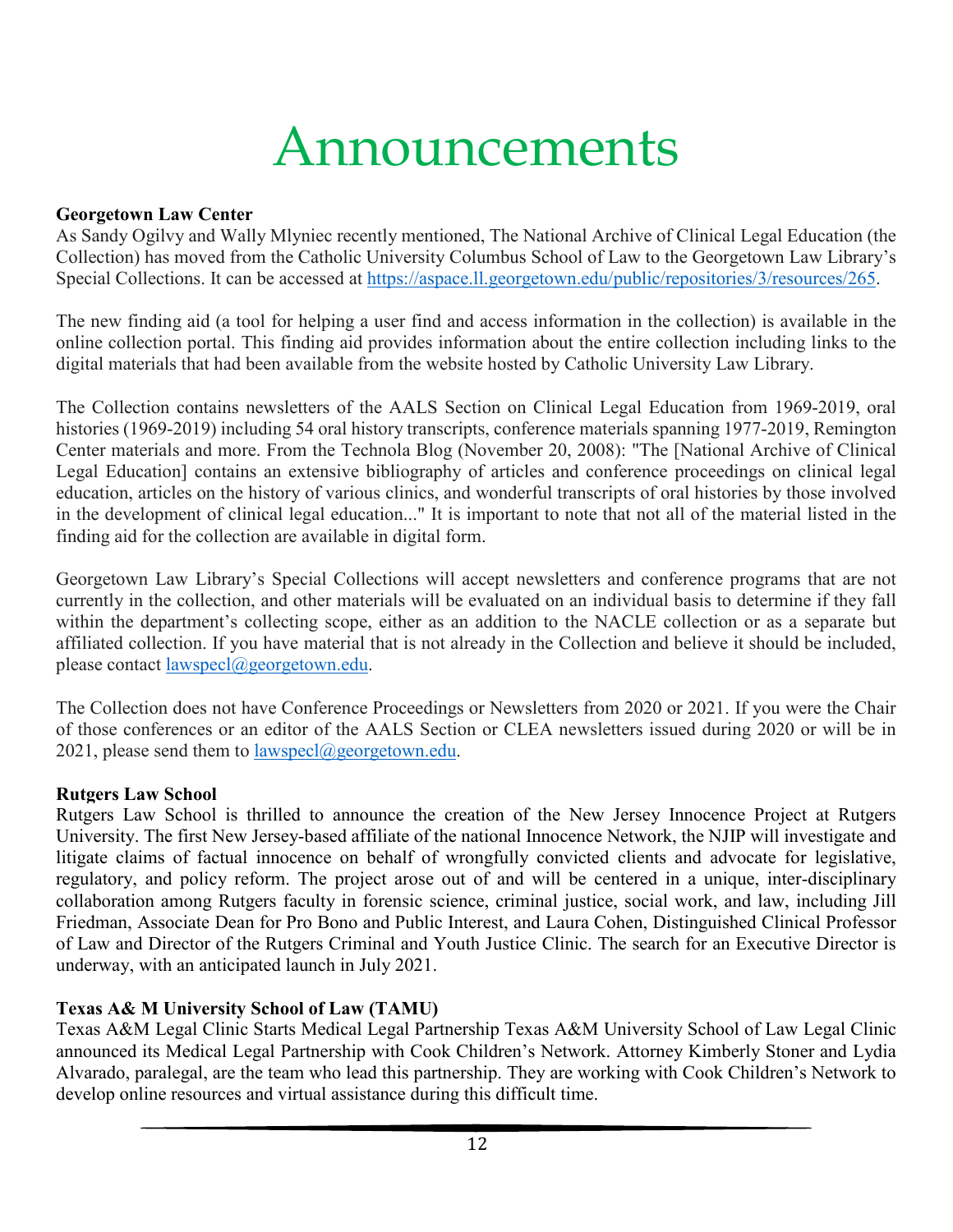TAMU Family and Veterans Advocacy (FVAC clinic) received a \$75,000 grant to begin a new program for veterans. The grant is funded by the Texas Veterans Commission Fund for Veterans' Assistance. The Fund for Veterans' Assistance (FVA) provides grants to organizations serving veterans and their families in three rural counties neighboring the DFW area.

Immigrant Rights Clinic TAMU School of Law Professor Fatma Marouf received a Presidential Transformational Teaching Grant of \$20,000 to support a project that would expand the experiential learning opportunities offered by the Immigrant Rights Clinic at TAMU School of Law. The project's components: (1) Expand access to legal assistance for detained immigrants and involve medical and mental health providers in advocating for their release; (2) Train students in health-related fields to perform medical and mental health evaluations of asylum seekers and other vulnerable populations; and (3) Support the law school's new Medical-Legal Partnership with Cook Children's Health Care System by providing much-needed immigration expertise on issues that impact patient care.

TAMU School of Law joined with Cook Children's Network to create a new medical-legal partnership. The mission of this collaboration is to provide free legal services to patients and families with legal needs that affect their health and access to medical care. Most families at Cook Children's are unable to access legal services. Social workers at the medical center are contacted by patient families that don't qualify for public benefits, cannot obtain guardianship for their incapacitated adult child or need help to remediate unsafe housing issues. Clinic students who engage in these cases are exposed to the various social, economic and environmental factors that impact a child's health.

#### **The St. Thomas University, College of Law**

Tax Clinic has joined other local tax clinics to offer virtual tax representation to low-income taxpayers in the IRS Chief Counsel's Area 3 Offices which cover Florida, Georgia, Alabama, Mississippi, and Tennessee as part of the IRS' National Settlement Initiative.

#### **University of Baltimore School of Law, Center for Families, Children, and the Courts (CFCC)**

Offered exclusively online, the certificate program addresses the demand for an advanced family law curriculum that offers a holistic and interdisciplinary blend of theory and practice. The program is for new attorneys and attorneys seeking to add family law to their practice. Limited scholarships are now available. Visit [http://law.ubalt.edu/academics/post\\_jd\\_graduate\\_programs/familylawcert/.](http://law.ubalt.edu/academics/post_jd_graduate_programs/familylawcert/)

CFCC is using a virtual platform to operate its Truancy Court Program in six Baltimore City public schools. The TCP Team meets weekly at each school and reaches out to families to support distance learning, to provide resources, and to help navigate legal issues they may face during this pandemic.

CFCC has published the Benchbook for Family Courts on Substance Use Disorders, Second Edition, addressing issues around substance use, its effects on family courts, addiction as a disease, and juvenile substance use. Copies are \$29 as an e-book on Amazon or as a PDF. Download your order form here.

#### **University of Maryland, Carey School of Law**

We are excited to announce that the University of Maryland Carey School of Law has received a \$5 million gift from biotech entrepreneurs Marco and Debbie Chacón to establish the Chacón Center for Immigrant Justice. The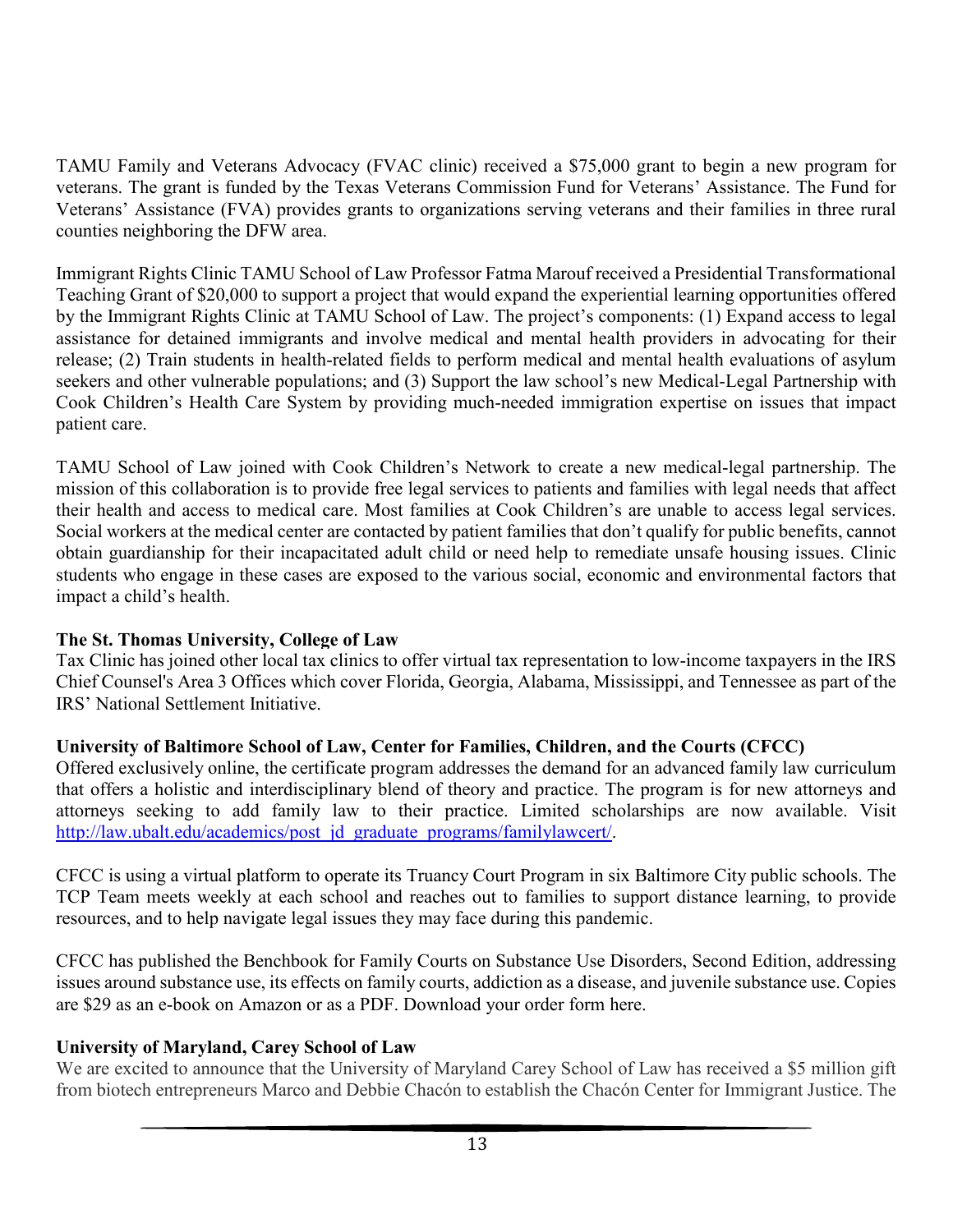new center will be dedicated to improving the lives of immigrants and their families while providing invaluable training for future lawyers.

Building on the recognized success of the Maryland Carey Law [Immigration](https://nam04.safelinks.protection.outlook.com/?url=https%3A%2F%2Fu7061146.ct.sendgrid.net%2Fls%2Fclick%3Fupn%3D4tNED-2FM8iDZJQyQ53jATUWgRE384tHgp8wdcDkAUwQ8t5KmWWbH-2FHlAg8odu0x5T8rSuDBzDiVHEYVTVh8SY5SnoNWgZ1fuf311jYqZlSuk-3DZ0Tb_FJAVenlSeYyGljWnA5MIpU-2FgTsPQyLHrMRKpNfdOQyB-2B2txEXZ5wnJrEBC-2BT5MvTro-2FrB9Xrdv-2BKTXqcVscDYwLdn-2Frdst2EcjrlgwLeOxFVMmyDFkTS5zb4d3yrcF0WQAzF8JrR1bC-2B-2BZsOQWW-2B2ItVY8YJGOMZcyYlZbIIT-2BpHMQXuwcF7LbwH5QcVQSrkgGKb3BRblGmFHm4OeMIybkeU5NaWDxJJwcIMswyczF-2B5pxCIAmT4-2BeHY8SC9b3dh8rtLdS0Eu9fUIEI-2BIL9rnsN-2BN4P6YGIsD-2FWmjDfoMRNtI00xRzeEpvIEP7F46ri-2BkCh0p4-2FuK-2B-2BhOOl4X4g7Y82fFSBYeHd-2F23B8luZO3B8-3D&data=04%7C01%7Ckeeshea.turnerrober%40howard.edu%7C70097221cbbf401acb1408d8f9bdba33%7C02ac0c07b75f46bf9b133630ba94bb69%7C0%7C1%7C637533940565401237%7CUnknown%7CTWFpbGZsb3d8eyJWIjoiMC4wLjAwMDAiLCJQIjoiV2luMzIiLCJBTiI6Ik1haWwiLCJXVCI6Mn0%3D%7C3000&sdata=gpwByDaaUahBhe4h9Dcf18YpVU7Ofsranktz%2FlqlwKs%3D&reserved=0) Clinic, the Chacón Center will establish a permanent immigration law center at the law school, ensuring that Maryland's immigrant community will always have a place to turn for high quality legal representation.

The funding will continue critical clinic representation in deportation cases while simultaneously broadening our reach by creating a new Federal Appellate Clinic focused on immigration, launching a citizenship initiative, and expanding legislative efforts to promote critical law reform advocacy. The gift will endow a faculty position and a permanent managing director for the new center.

In addition to providing vital legal services, the gift will also create the Chacón Scholarship, which will allow Maryland Carey Law to recruit students interested in immigration law.

Professor Maureen Sweeney, who directs our Immigration Clinic, will also direct the new Center. We will conduct a search this fall for the professor who will direct the new Federal Appellate Clinic

#### **University of New Mexico School of Law**

The University of New Mexico School of Law has received private foundation grant funding for a Border Justice Initiative. The Initiative will provide students from all sections of our mandatory clinical law program an opportunity to work to address the human suffering of children and families seeking asylum at our southern border. It will also fund Summer Border Justice Externships to our students, and other experiential learning opportunities across our curriculum.

#### **University of Washington**

The Entrepreneurial Law Clinic will have a social entrepreneurship fellow joining the clinic this summer. More information is located here: [https://www.washington.edu/populationhealth/education-and-training/social](https://www.washington.edu/populationhealth/education-and-training/social-entrepreneurship-fellowship/)[entrepreneurship-fellowship/.](https://www.washington.edu/populationhealth/education-and-training/social-entrepreneurship-fellowship/)

Additionally, John Clynch, the Managing Director of the Federal Tax Clinic, will be stepping down in July of 2020. John became involved with the clinic as a student in 2005 when he returned to UW Law to get his Masters in Tax. In 2009, he became a staff attorney, and in 2012 the Managing Director. John, a former Public Defender, will remain teaching at the law school in the areas of Evidence and Criminal Law.

#### **University of Wisconsin Law School**

Economic Justice Institute (EJI) of the University of WI Law School has undertaken new efforts over the past years to increase its representation to children in immigration court. In 2019, Attorney Jennifer Binkley joined EJI as director of the Family Court Clinic (FCC) and committed to continuing and increasing efforts to achieve Special Immigrant Juvenile Status (SIJS) for children involved in immigration proceedings. SIJS findings must be made in family or juvenile court in Wisconsin before they can be utilized later by a child to apply for a green card. The Immigration Justice Clinic (IJC) of EJI directed by Attorney Erin Barbato, works with children in these matters, often alongside the Attorney and students of the FCC. Fortunately, a generous donor allowed IJC to add Attorney Perla Rubio Terrones, a recent IJC alum, to the program as a clinical instructor in the fall of 2020. To cap off the expansion of these valuable services at a time when their need could not be greater, Attorney Natalia Lucak joined IJC as a clinical instructor in January of 2021 thanks to the thanks to generous support from the UW College of Letters and Science. Attorney Lucak brings with her a wealth of knowledge about SIJS proceedings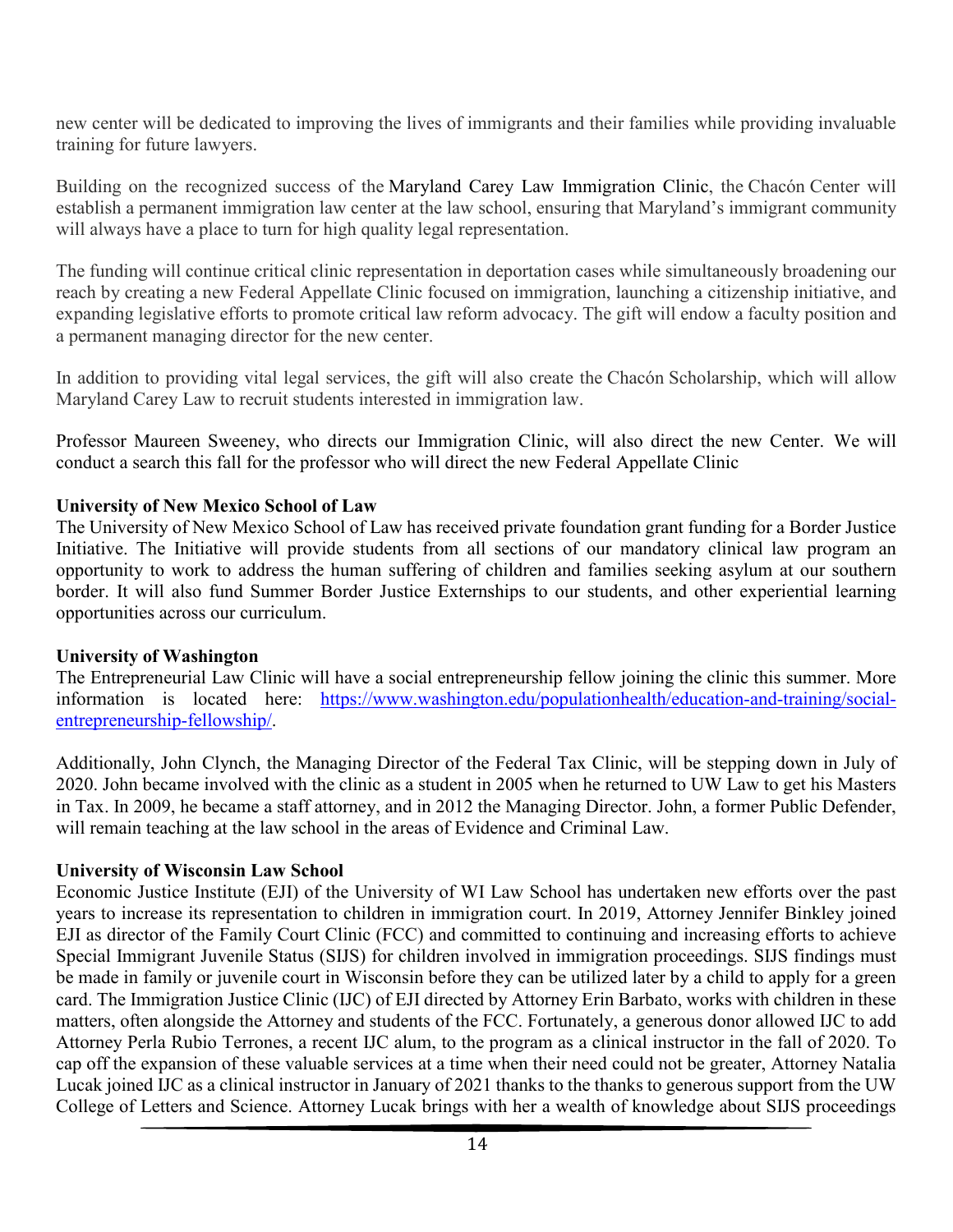from her work with Catholic Charities Community Services in New York City where she assessed and mentored cases for pro bono representation, specializing in cases involving immigrant youth who face legal challenges in both family court and immigration court.

Even with the increase in immigration resources and the always consistently strong interest in student participation in these clinical programs at the University of WI Law School, the need for assistance for families continues to be overwhelming. In the future FCC and IJC hope to train and mentor family law attorneys in the community that can provide pro bono representation in family court, where they have experience and expertise, to obtain necessary SIJS findings for children in need. But for now, EJI is thrilled to have a new team of dedicated and talented attorneys and law students fighting for these children that deserve access to justice, due process, and so much more.

#### **Vanderbilt Law School**

This year Vanderbilt Legal Clinic celebrates its fiftieth year!

Dean Spring received the 2020 B. Riney Green Access to Justice Award from TALS for the creation of this program which recognizes attorneys who promote state-wide collaboration among legal advocacy organizations and attorneys.

# Call for Papers

#### **University of Baltimore School of Law**

Professor Barbara Babb, CFCC Director and Editor in Chief of Family Court Review (FCR), invites members to submit articles for publication in FCR, the leading interdisciplinary academic and research journal for international family law professionals. Visit [http://www.afccnet.org/Publications/Family-Court-Review/Submit](http://www.afccnet.org/Publications/Family-Court-Review/Submit-an-article)[an-article](http://www.afccnet.org/Publications/Family-Court-Review/Submit-an-article) or contact Professor Babb at [bbabb@ubalt.edu.](mailto:bbabb@ubalt.edu)

# Honors, Accolades and Victories

#### **Suffolk University Law School**

The Suffolk Law School thanks and recognizes Nataly Cabrera for spending this unprecedented year with us as a Visiting Practitioner in Residence in our Immigration Clinic. Working remotely from her home in Texas, Prof. Cabrera provided outstanding and seamless supervision to student attorneys. Prof. Cabrera is a 2009 graduate of Suffolk Law and practices immigration law in Houston, Texas.

Associate Dean Kim McLaurin was recently named as one of the 50 Most Influential People of Color in Higher Education by "Get Konnected." Kim was honored at a virtual event on March 30th that was hosted by Boston public radio station, WGBH.

Quinten Steenhuis was recently named as one of ten Legal Rebels for 2021 by the ABA Journal. Quinten is a Clinical Fellow in the Legal Innovation and Technology (LIT) Lab, where he has been instrumental in launching the Document Assembly Line project.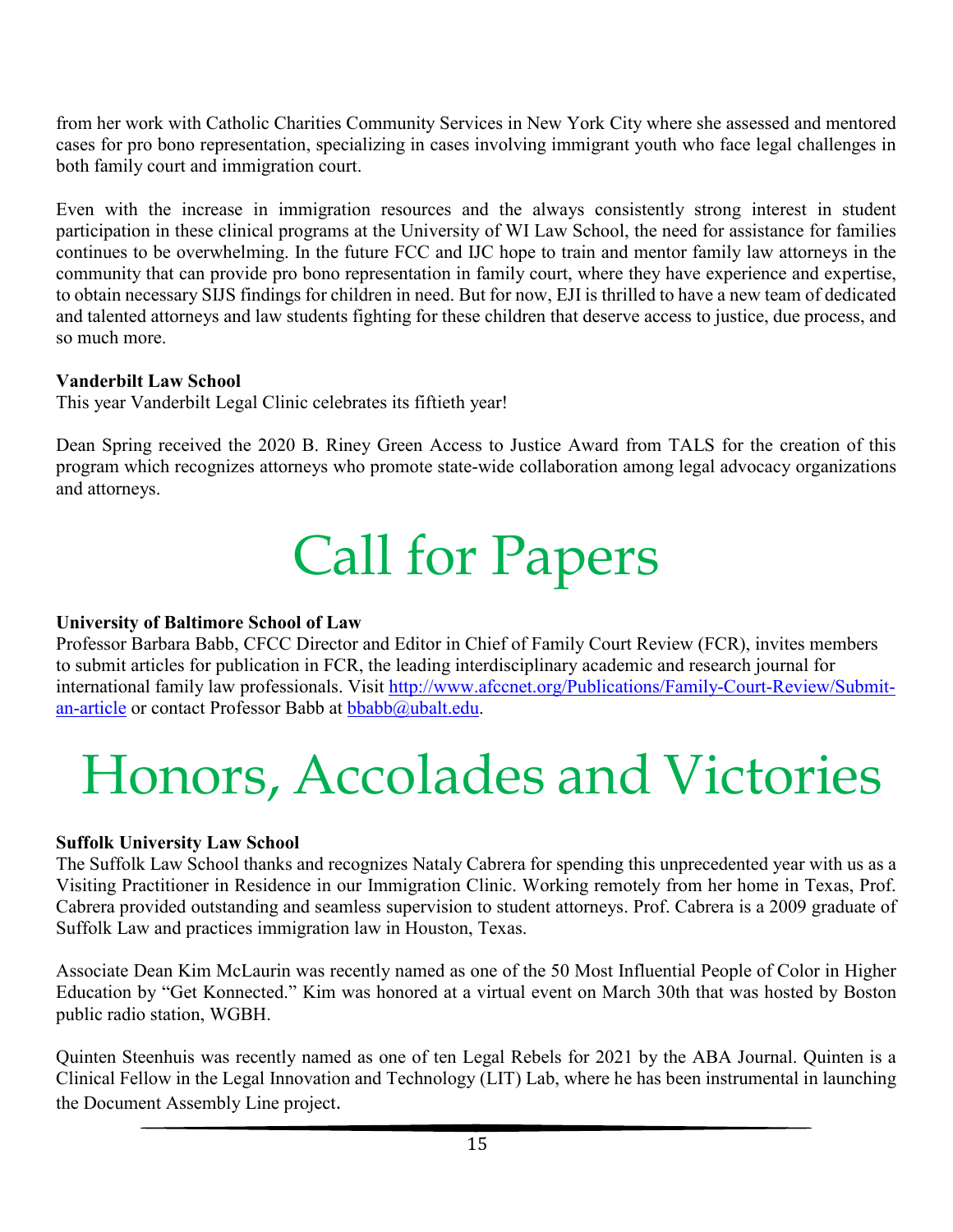Suffolk's Housing Discrimination Testing Program (HDTP) will be honored by the Citizens Housing and Planning Association (CHAPA) with its Fair Housing Hero Award at CHAPA's virtual fair housing symposium on April 29, 2021. Professor Bill Berman, along with Clinical Fellows Jamie Langowski, Catherine LaRaia, and Kelly Vieira will be in attendance to receive the award.

#### **Texas A& M University School of Law**

Bob Probasco, director of the Tax Clinic, was named to the LITC Advisory Board of the National Center for Taxpayer Rights.

#### **University of Detroit Mercy School of Law**

The Federal *Pro Se* Legal Assistance Clinic received the national Federal Bar Association's 2020 Ilene and Michael Shaw Public Service Award. The Shaw Public Service Award is made possible by the generous contributions of Ilene and Michael Shaw and is designed to assist and encourage members in providing service to their communities.

The Federal Pro Se Legal Assistance Clinic assists pro se litigants who have filed or will file a case in the United States District Court for the Eastern District of Michigan, Southern Division. The Clinic has an office in the federal courthouse and operates three afternoons a week. Through the services of a staff attorney, law student clinicians, and volunteer attorneys, the Clinic provides limited scope legal assistance to indigent and low-income non-prisoner pro se litigants at no cost to the litigants. Available client services include pre-screening of cases for federal court jurisdiction, assistance clarifying claims and amending the complaint, education of litigants as to the court process and available forms, assistance completing forms, assistance with discovery and motions, advice on substantive and procedural matters, legal research, limited drafting of pleadings, and assistance at other stages of the proceedings.

#### **UC Irvine School of Law**

The UCI Law Criminal Justice Clinic, supervised by Katie Tinto, has gotten three prisoners released in the last month: two were granted executive clemency and were serving life sentences, and one was granted compassionate release by the federal court. All had served about 30 years in prison. [https://www.law.uci.edu/news/press](https://nam04.safelinks.protection.outlook.com/?url=https%3A%2F%2Fwww.law.uci.edu%2Fnews%2Fpress-releases%2F2021%2Fcjc-compassionate-release-project.html&data=04%7C01%7Ckeeshea.turnerrober%40howard.edu%7C39e2ec2058ea4667473408d8fa389d03%7C02ac0c07b75f46bf9b133630ba94bb69%7C0%7C1%7C637534468385738871%7CUnknown%7CTWFpbGZsb3d8eyJWIjoiMC4wLjAwMDAiLCJQIjoiV2luMzIiLCJBTiI6Ik1haWwiLCJXVCI6Mn0%3D%7C3000&sdata=g5i%2FcrYyqK8vDD%2B8cBxtVvoG6h5SSTH9Ap2i5jZsROU%3D&reserved=0)[releases/2021/cjc-compassionate-release-project.html](https://nam04.safelinks.protection.outlook.com/?url=https%3A%2F%2Fwww.law.uci.edu%2Fnews%2Fpress-releases%2F2021%2Fcjc-compassionate-release-project.html&data=04%7C01%7Ckeeshea.turnerrober%40howard.edu%7C39e2ec2058ea4667473408d8fa389d03%7C02ac0c07b75f46bf9b133630ba94bb69%7C0%7C1%7C637534468385738871%7CUnknown%7CTWFpbGZsb3d8eyJWIjoiMC4wLjAwMDAiLCJQIjoiV2luMzIiLCJBTiI6Ik1haWwiLCJXVCI6Mn0%3D%7C3000&sdata=g5i%2FcrYyqK8vDD%2B8cBxtVvoG6h5SSTH9Ap2i5jZsROU%3D&reserved=0)

#### **University of Washington**

#### *Funding Awards*

The Washington Pro Bono Patent Network at UW, which pairs low-income inventors with pro bono patent attorneys, received additional funding from the USPTO for 2021-2022.

UW's Entrepreneurial Law Clinic received a \$20,000 economic recovery grant from UW's Population Health Initiative to help entrepreneurs historically underrepresented in entrepreneurship. For more information, [https://www.washington.edu/news/2021/03/19/a-turning-point-uw-population-health-initiatives-pandemic](https://www.washington.edu/news/2021/03/19/a-turning-point-uw-population-health-initiatives-pandemic-grants-changed-how-the-university-works/)[grants-changed-how-the-university-works/](https://www.washington.edu/news/2021/03/19/a-turning-point-uw-population-health-initiatives-pandemic-grants-changed-how-the-university-works/)

#### *Awards*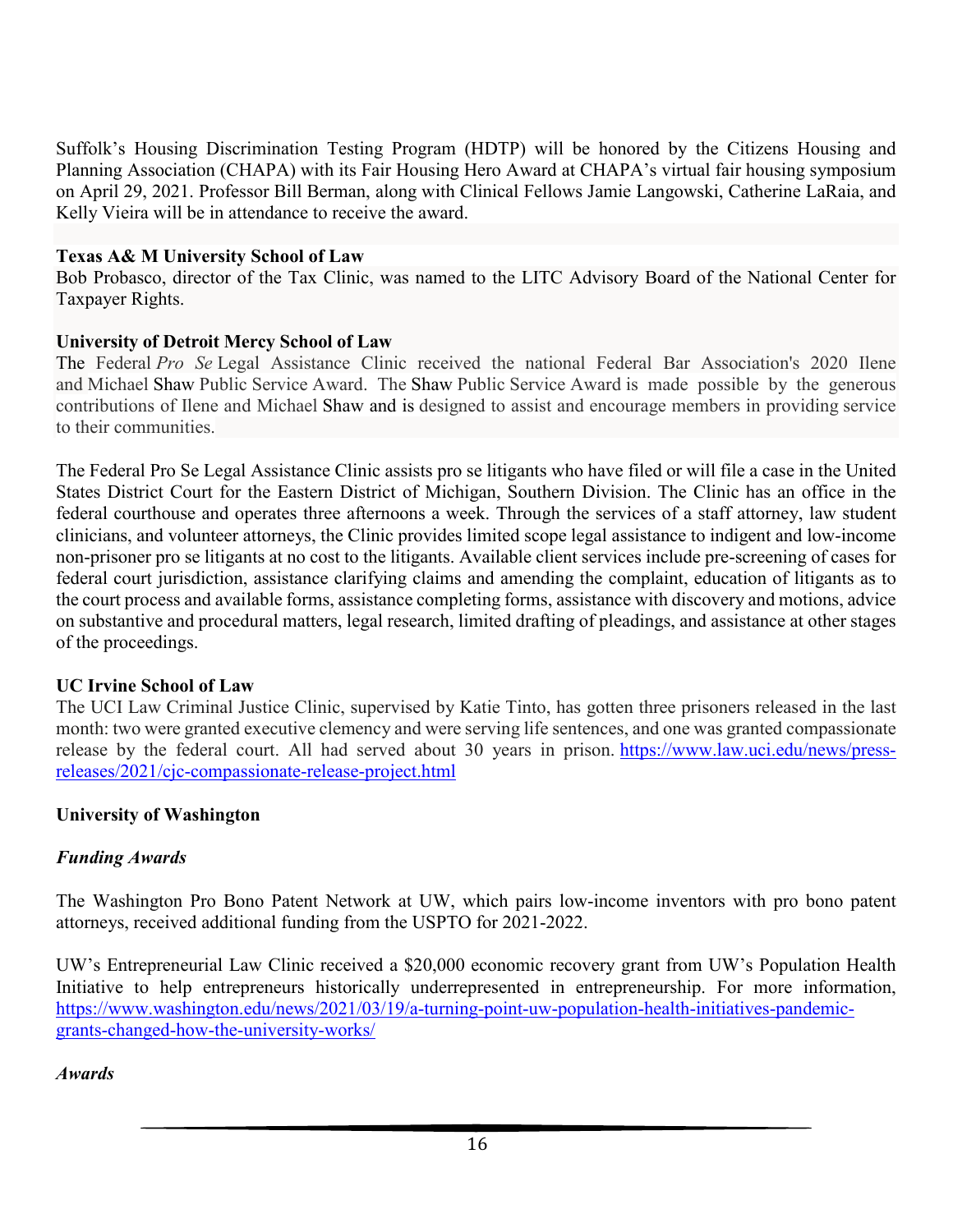Jennifer Koh Received Attorney of the Year award from the Orange County Hispanic Bar Association (March 2021).

University Faculty Lecture. On January 28, 2021, Professor Jackie McMurtrie gave the University of Washington's Faculty Lecture. Her lecture titled, Stand With the Innocent: Wrongful Convictions and Criminal Justice Reform, broke attendance records and was incredibly well received. Here is a link to her presentation: [https://www.washington.edu/facultystaff/lecture/.](https://www.washington.edu/facultystaff/lecture/) The award honors faculty whose research, scholarship or art has been widely recognized by their peers and whose achievements have had a substantial impact on their profession, the research or performance of others, and society as a whole. It is a tremendous honor, awarded each year to only one faculty member at the University, across all disciplines.

## New Hires, Promotions, and Retirements

#### **Harvard Law School**

Premal Dharia will be joining the Institute to End Mass Incarceration as its inaugural executive director. Formerly a public defender and civil rights attorney, she has spent the last two decades fighting against injustice in the criminal system. She will bring the work and strategies of Defender Impact Initiative with her to the new Institute.

Ruth Greenwood will be promoted from Lecturer on Law to Visiting Assistant Clinical Professor of Law in July 2021 and will serve as Director of the Election Law Clinic.

Andrew Crespo will serve as executive faculty director of the new Institute to End Mass Incarceration.

#### **Suffolk University Law School**

James Matthews will join the ranks of Suffolk Law's tenure-track clinical faculty effective July 1, 2021 as an Assistant Clinical Professor of Law and the director of the Accelerator to Practice Program (A2P). James helped to launch A2P as a Clinical Fellow and currently serves as a Practitioner in Residence. James brings a unique combination of experience in fair housing litigation, law practice management, and legal technology.

Loletta Darden was promoted to Associate Clinical Professor of Law. Loletta is continuing work on a practiceoriented intellectual property textbook and an article on the constitutionality of certain patent proceedings.

Quinten Steenhuis joined Suffolk on March 16, 2020 as the Legal Innovation and Technology Clinical Fellow. Quinten has been all hands-on deck since joining as highlighted in this recent article about his work with colleague David Colarusso and over 100 volunteers.

#### **University of Baltimore School of Law**

The founder and Director of the Center for Families, Children, and the Courts (CFCC) Professor Barbara Babb will retire effective August 1, 2021, after 32 years as a faculty member at the University of Baltimore School of Law, including teaching in the law school's Family Law Clinic for 13 years and 20 years at the helm of CCC.

#### **University of New Mexico School of Law**

We are pleased to announce that we will soon be joined on the School of Law faculty by Professor Sam Winder**.** Sam is a graduate of Stanford University and the University of New Mexico School of Law. Samuel is a former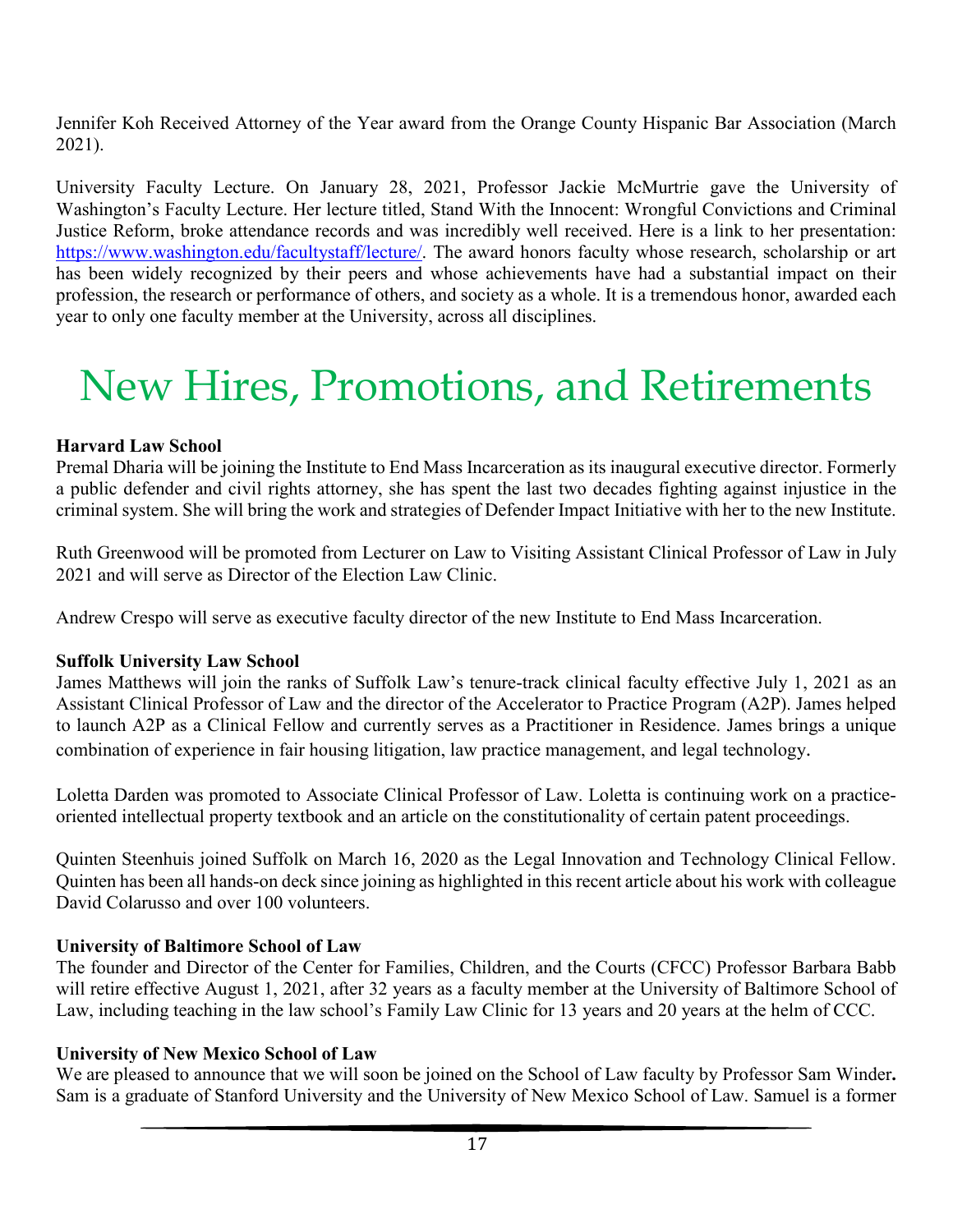New Mexico District Court Judge and a citizen of the Southern Ute Indian Tribe. He has extensive experience in the areas of Indian Law and criminal law. Sam will be teaching regularly in our Southwest Indian Law Clinic (SILC), which supervised as a Visiting Professor in 2019. SILC was created in 1994 as one of the first law clinics dedicated to serving the needs of Native peoples, including the 24 federally recognized Tribal Nations that have territories and homelands within New Mexico.

#### **University of Washington**

John Clynch, the Managing Director of the Federal Tax Clinic, will be stepping down in July of 2020. John became involved with the clinic as a student in 2005 when he returned to UW Law to get his Masters in Tax. In 2009, he became a staff attorney, and in 2012 the Managing Director. John, a former Public Defender, will remain teaching at the law school in the areas of Evidence and Criminal Law.

#### **Vanderbilt Law School**

This year Professor Karla McKanders become the Associate Director of the Clinical Program assisting with the Clinic's expansive growth of adding four new clinical offerings over the past five years: Immigration Clinic, Community Enterprise Clinic, First Amendment Clinic, Youth Opportunity Clinic and Housing Clinic.

Vanderbilt Legal Clinic welcomed Professor Jennifer Prusak who started the law school's first Housing Clinic. The Housing Law Clinic spent its first semester working on behalf of Nashvillians impacted by the COVID-19 housing crisis.

## Upcoming Meetings and Conferences

#### **University of Baltimore School of Law**

On April 8, 2021, CFCC will host a Virtual Celebration, commemorating the 20th Anniversary of CFCC and the 15th Anniversary of its Truancy Court Program. CFCC is grateful for all the people and partnerships who have supported our work and have helped us build a better tomorrow.

The 12th Feminist Legal Theory Conference at the University of Baltimore School of Law will take place on April 22 and 23. This year we explore the topic of applied feminism and privacy, including menstrual justice; controlling personal data; resisting intrusions into physical privacy; and protecting decisional autonomy to shape identity and families. Our Keynote Speaker is Fatima Goss Graves, CEO and President, National Women's Law Center. Here is the schedule: [https://law.ubalt.edu/centers/caf/conference/2020\\_Schedule.cfm.](https://nam04.safelinks.protection.outlook.com/?url=https%3A%2F%2Flaw.ubalt.edu%2Fcenters%2Fcaf%2Fconference%2F2020_Schedule.cfm&data=04%7C01%7Ckeeshea.turnerrober%40howard.edu%7C99f562bc67b243eca55008d8fa128072%7C02ac0c07b75f46bf9b133630ba94bb69%7C0%7C1%7C637534304676793958%7CUnknown%7CTWFpbGZsb3d8eyJWIjoiMC4wLjAwMDAiLCJQIjoiV2luMzIiLCJBTiI6Ik1haWwiLCJXVCI6Mn0%3D%7C2000&sdata=WVxYRNJOAWC14xQbcrNX8k1Bfhzp%2B0E9orQV0zI%2F3A4%3D&reserved=0)